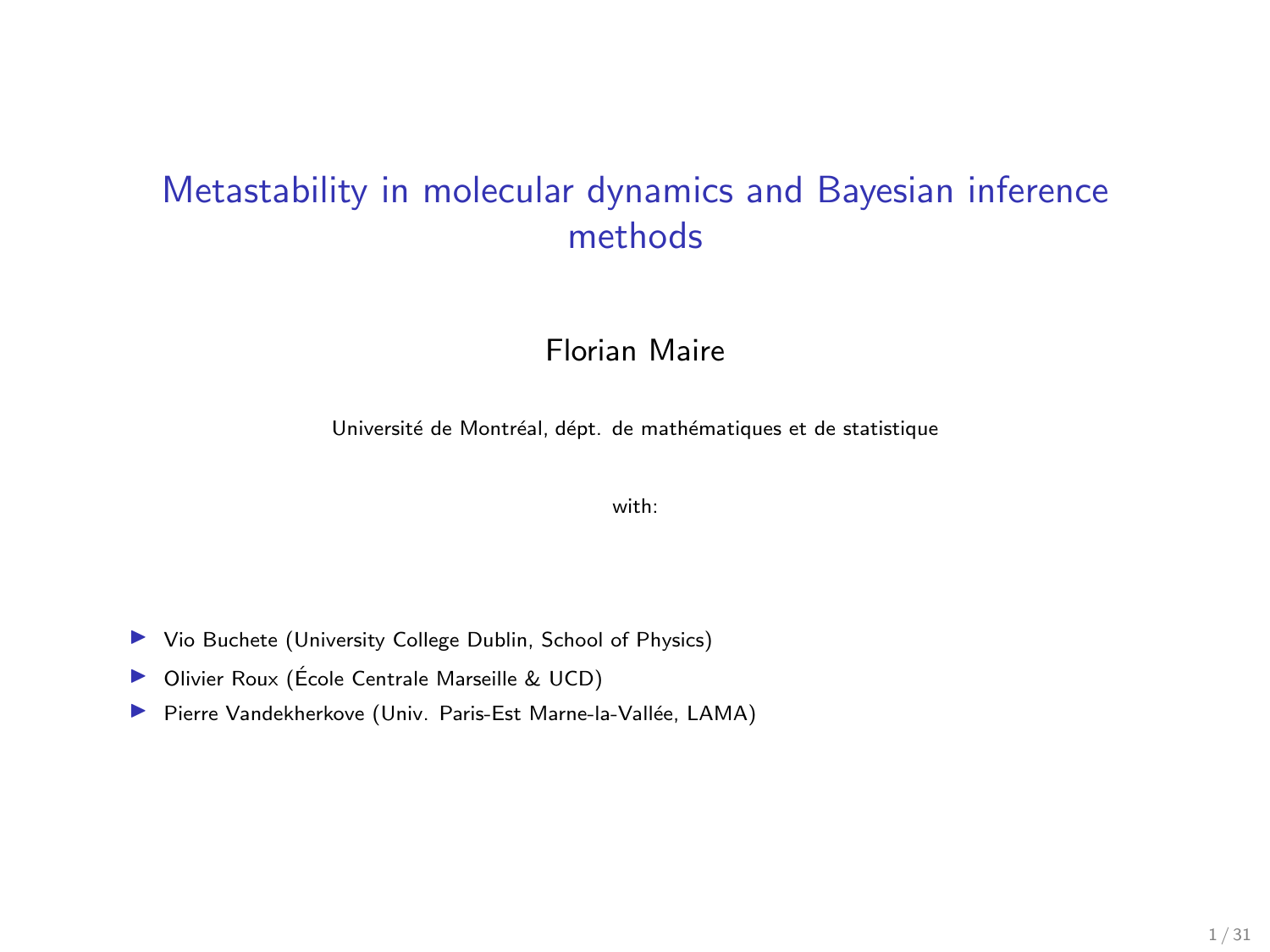[Two contexts](#page-2-0)

[Characterization of folded and unfolded conformations in protein dynamic](#page-6-0) [model](#page-6-0)

[Locally informed Markov chains](#page-17-0)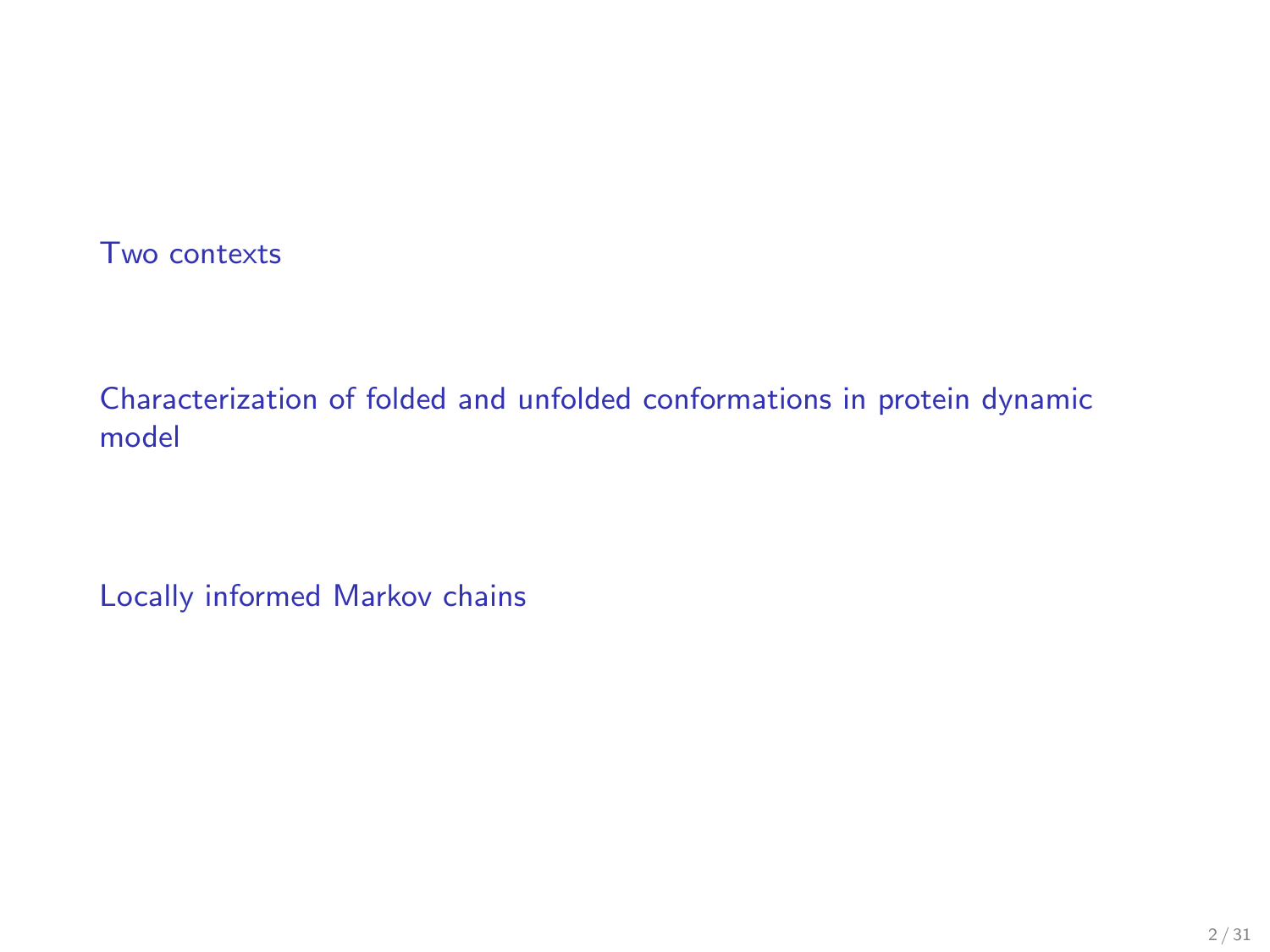<span id="page-2-0"></span>[Two contexts](#page-2-0)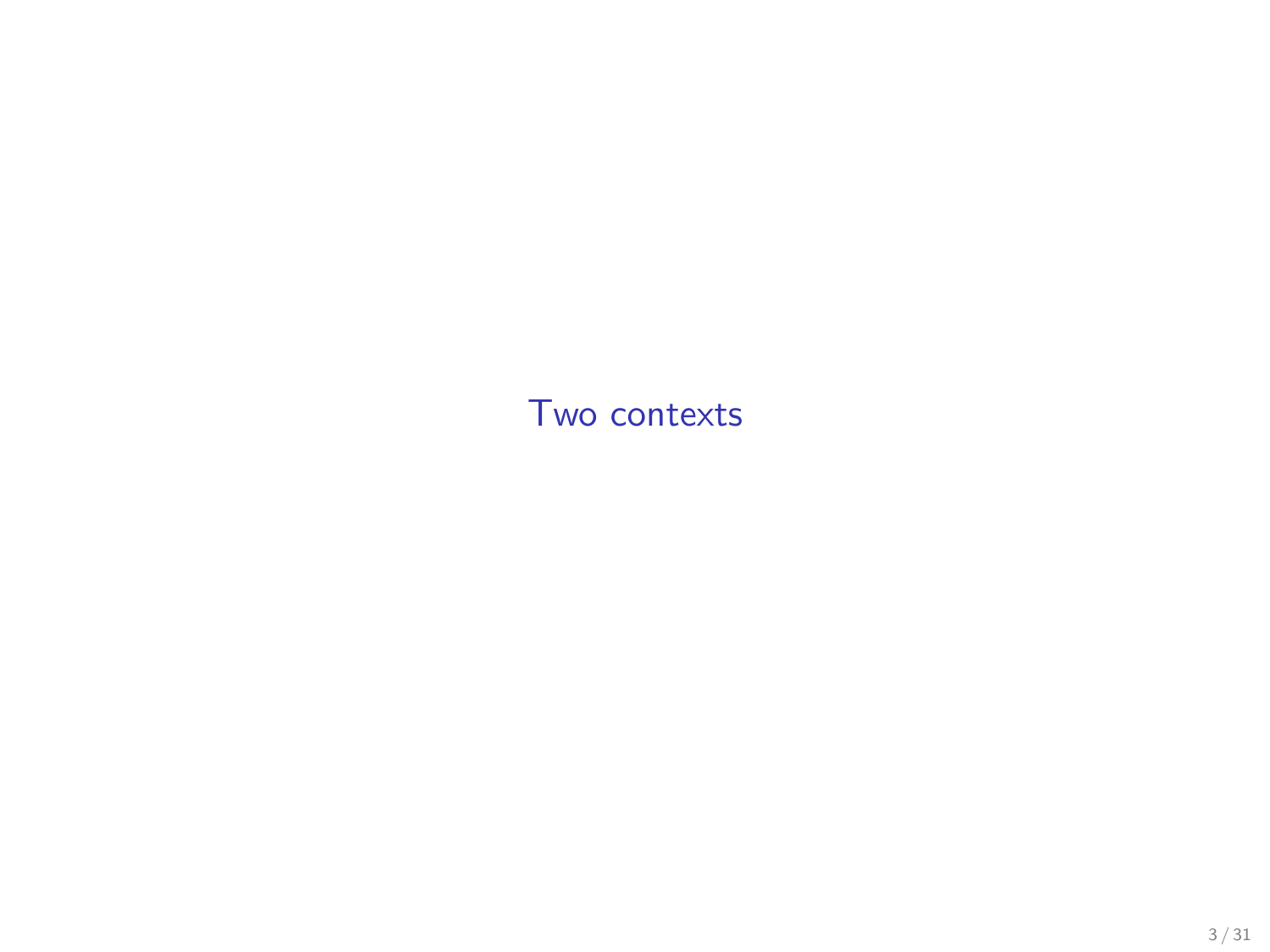## Context 1: Protein dynamics

Softwares allow to simulate protein dynamics (forward simulation):

input parameters 
$$
\stackrel{CPU}{\leadsto}
$$
 a trajectory  $\{z_t, t > 0\}$ ,

where  $z_t \in \mathsf{Z} \subset \mathbb{R}^p$   $(\rho \gg 1)$  includes distance/angle between amino acids, energy levels, relative speeds, interactions with solvent, etc. at time t.

Some issues:

- $\blacktriangleright$  analysis difficult (too many details)
- $\blacktriangleright$  statistical problem
- $\triangleright$  computational problem: relevant processes have different characteristic times



Stochastic (typically Markov) processes used to model protein trajectories  $\{z_t, t > 0\}$ 

$$
\{X_t, t>0\}, \quad X_t \in \mathsf{X},
$$

where  $X$  is some high dimensional finite state-space.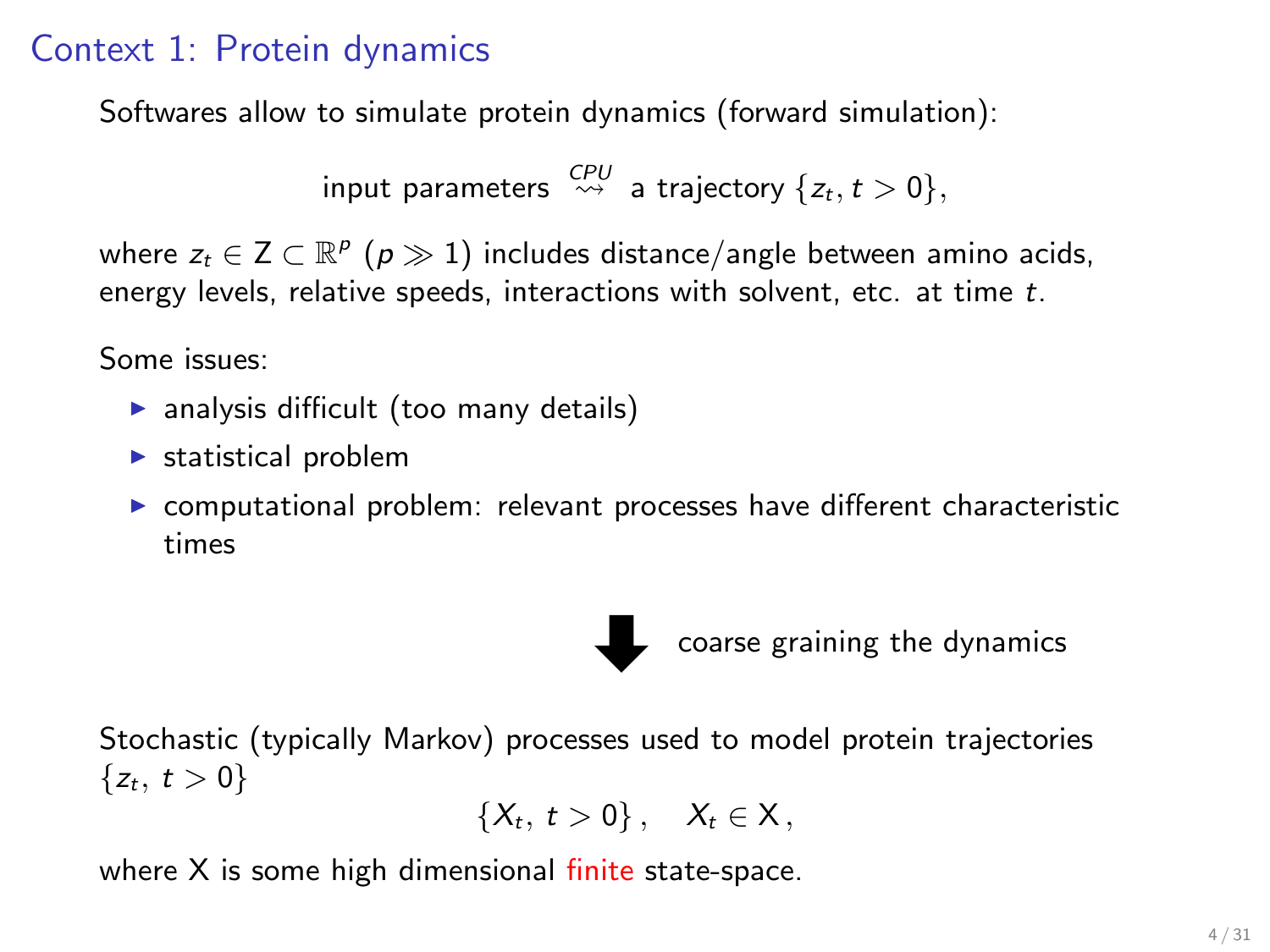## Context 2: Computational methods is Bayesian statistics

Bayesian context: observed data Y described by a likelihood model  $f_X$  with parameter  $X \in \mathsf{X} \subset \mathbb{R}^d$  and a prior  $p$  on  $X.$ 

Bayesian analysis: estimate quantities

$$
\pi\phi:=\mathbb{E}\left\{\phi(X)\,|\,Y\right\}=\int_X\pi(\mathrm{d}X\,|\,Y)\phi(X)\,,\quad \pi(\mathrm{d}X\,|\,Y)\propto p(\mathrm{d}X)f_X(Y)\,.
$$

Issue:  $\mathbb{E}\left\{\phi(X) | Y\right\}$  is often intractable.



Many schemes (MC, Sequential MC, Importance-Sampling, etc.), focus is on Markov chain Monte Carlo methods:

$$
\{X_k, k \in \mathbb{N}\} \quad \text{s.t.} \quad \frac{1}{n} \sum_{k=1}^n \phi(X_k) \to \pi \phi \text{ (as)}
$$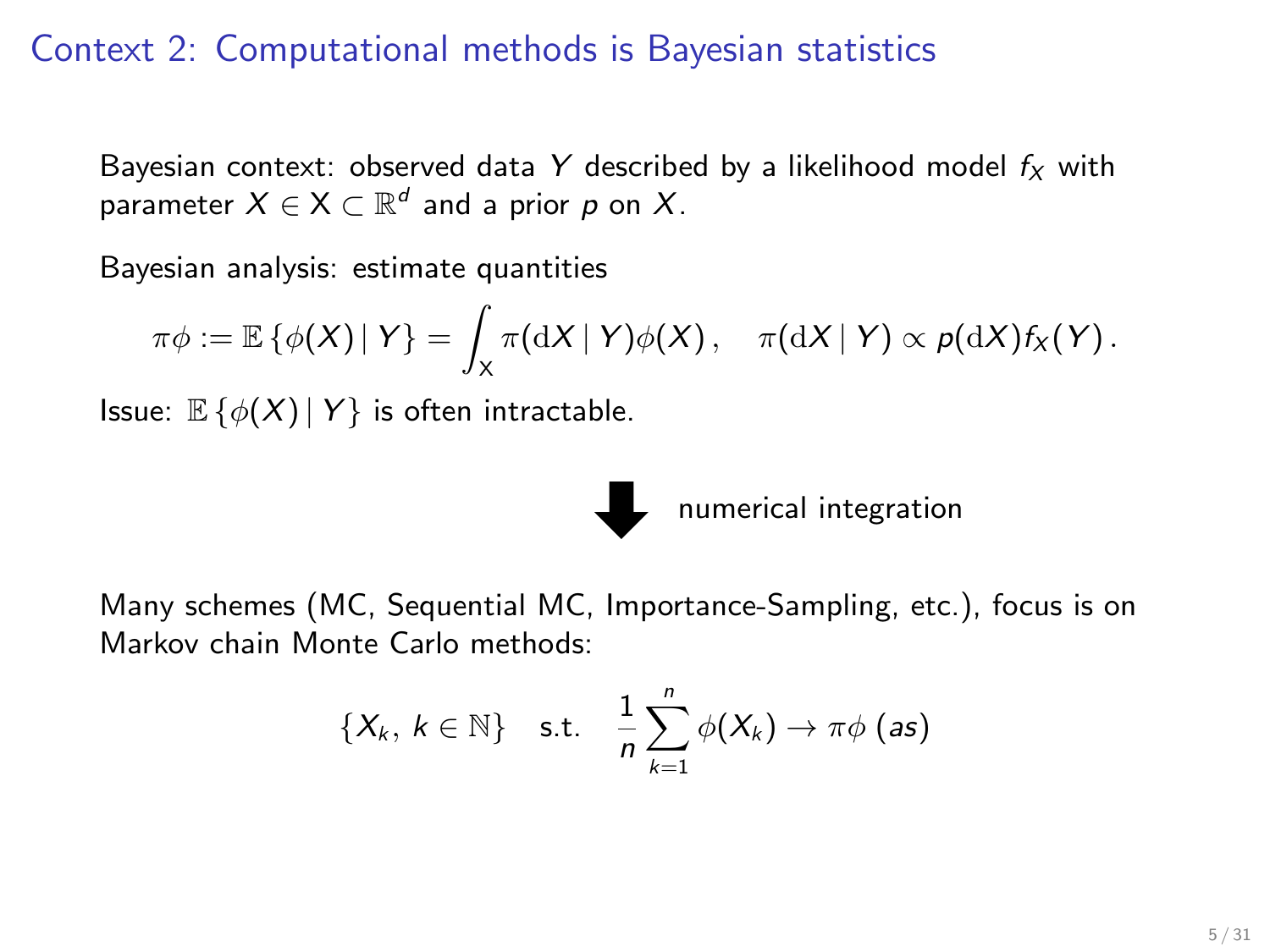### A common denominator in two contexts

Analysis/interpretation of Molecular dynamics  $\Leftrightarrow$  understand the Markov semi-group  $\{P_t, t > 0\}$ 

$$
\frac{\mathrm{d}P_t}{\mathrm{d}t} = \mathcal{L}P_t, \qquad P_t(x, \cdot) := \mathbb{P}_x(X_t \in \cdot),
$$

and in particular its generator  $\mathcal{L}$ . ⇒ continuous time process, discrete state space

Inferring a parametric statistical model with MCMC  $\Leftrightarrow$  estimate how the Markov kernel  $\{P^k, k \in \mathbb{N}\}$ 

$$
P^{k+1} = P^k P, \qquad P^k(x, \cdot) := \mathbb{P}_x(X_k \in \cdot),
$$

transform recursively any measure  $\mu_0 \mapsto \mu_0 P$  s.t., for a large number of applications  $k$ ,  $\|(\mu_0 P^k)\phi - \pi\phi \| \approx 0$ , for some metric  $\|\cdot\|.$  $\Rightarrow$  discrete time process, general state space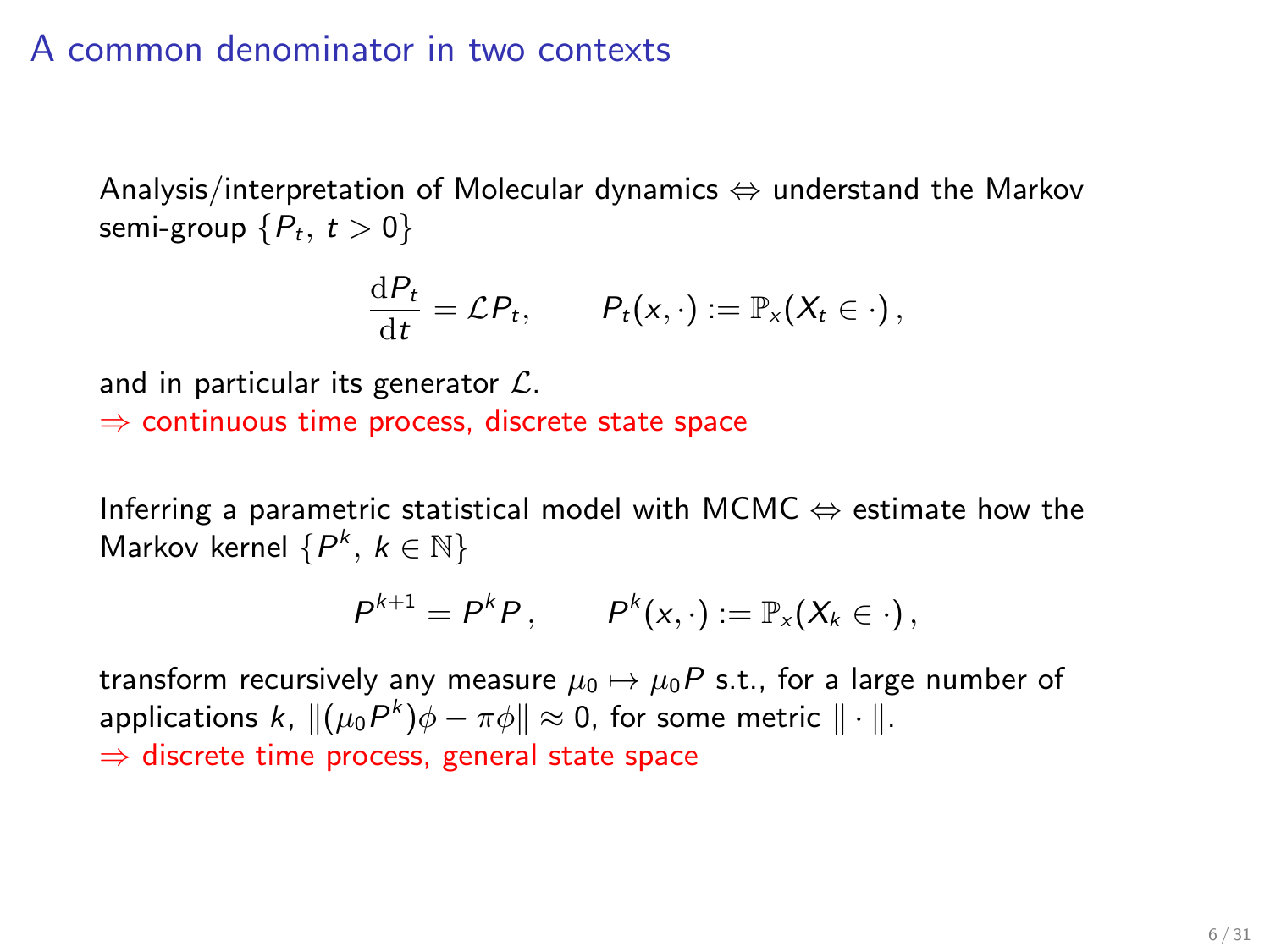<span id="page-6-0"></span>[Characterization of folded and unfolded conformations in](#page-6-0) [protein dynamic model](#page-6-0)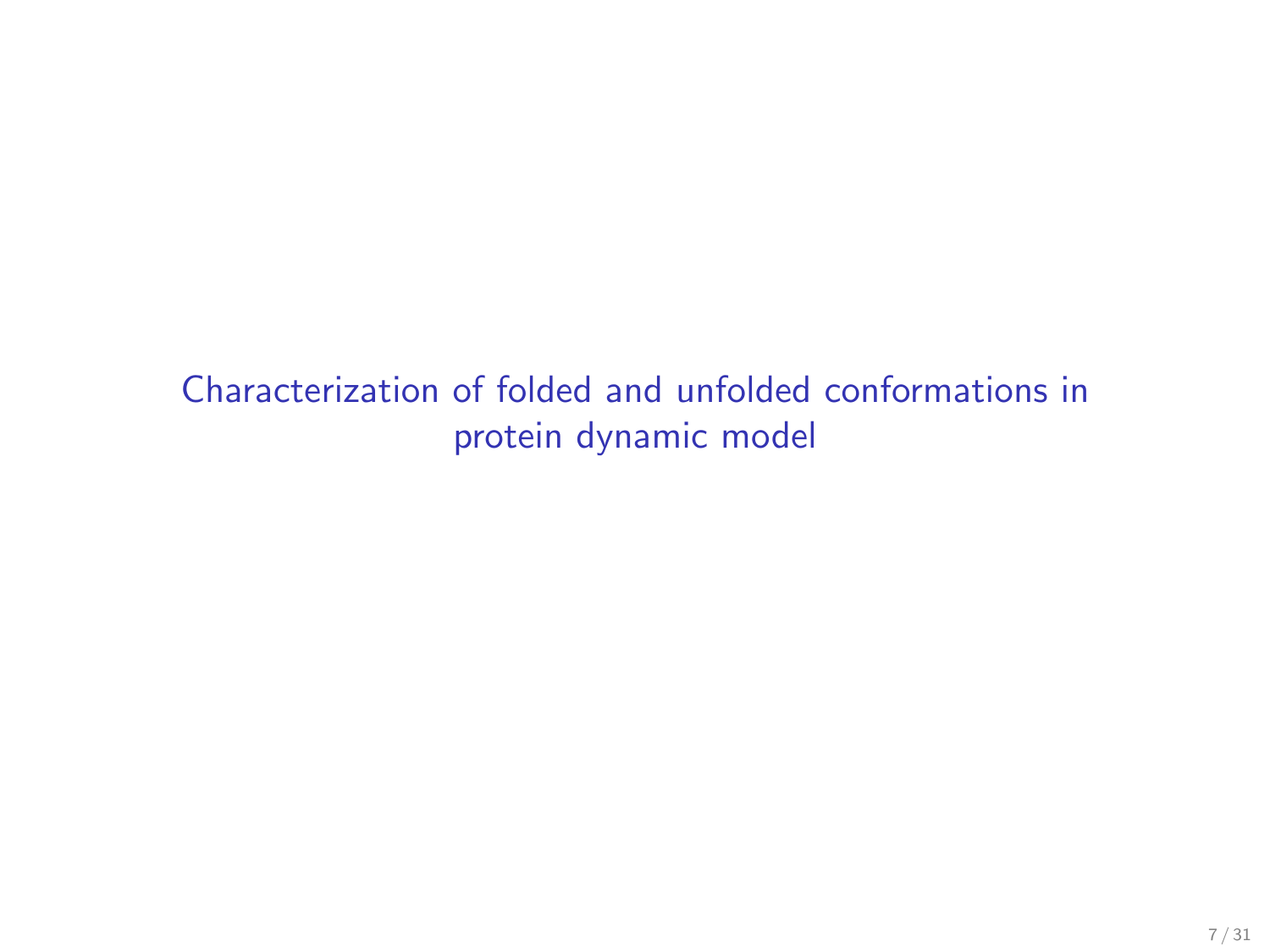## Analysis of protein dynamics

A key property for a protein dynamics model  $\{X_t, t > 0\}$  is to identify folded and unfolded states.



Figure: Protein folding pathway of 1E0G obtained in Langevin dynamics simulations (A. Liwo et al, PNAS, 2005)

 $\Rightarrow$  X is usually large, how to identify subsets  $F \subset X$  (resp.  $U \subset X$ ) where the protein is folded (resp. unfolded)?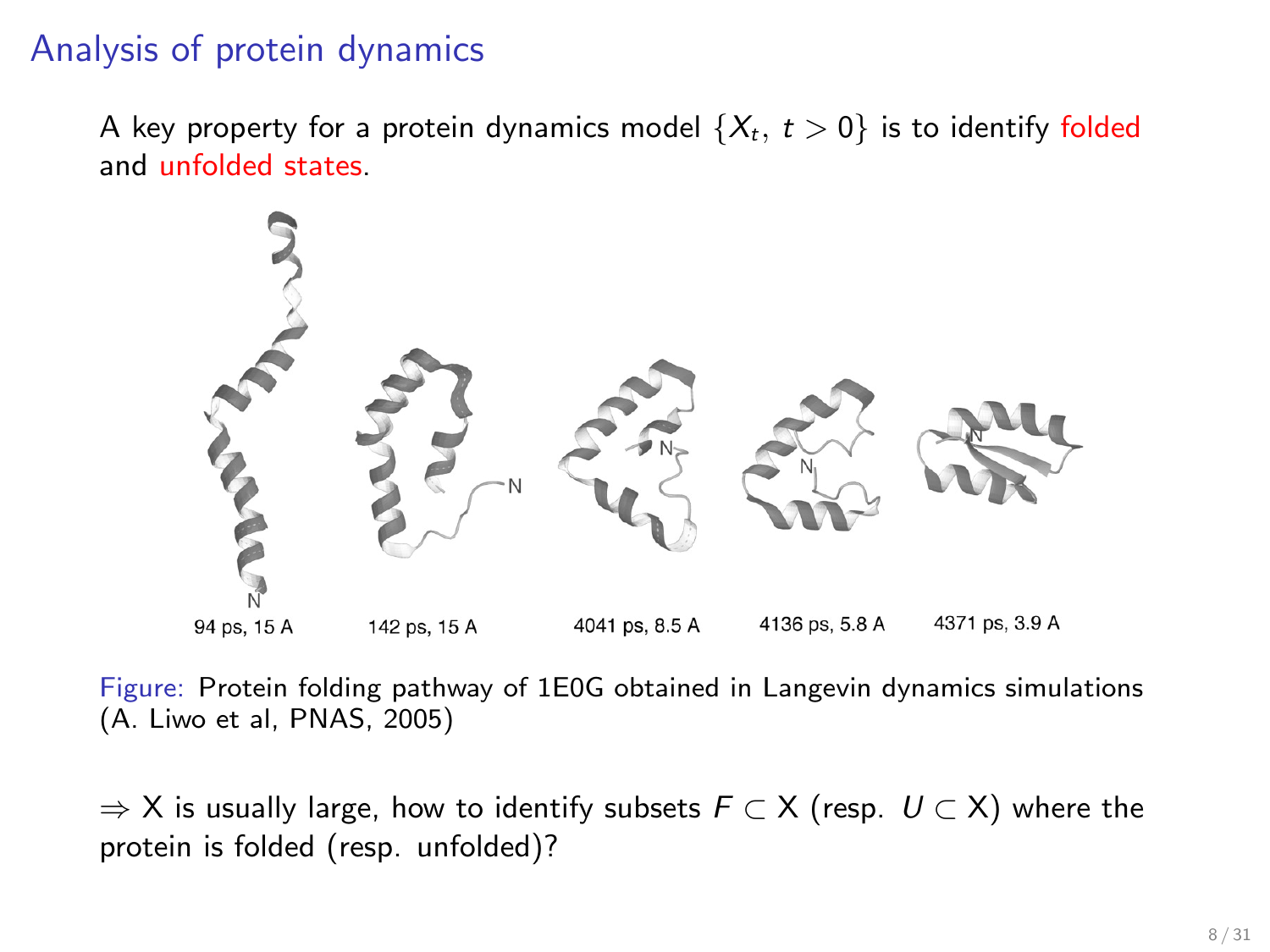## How is it done in practice?

#### **Assumption**

The process  $\{X_t, t > 0\}$  is  $\mu$ -reversible, i.e.  $\langle Lx, y \rangle_\mu = \langle x, \mathcal{L}y \rangle_\mu$ .

Algorithm 1 mapping  $X = \{1, 2, \ldots, d\} \rightarrow \{U, F\}$ 

1: diagonalize  $\mathcal{L}$ , get  $Sp(\mathcal{L}) = {\lambda_1, \lambda_2, \ldots}$  the right eigenvectors  $\Phi_1, \Phi_2, \ldots$ s.t:

$$
\mathcal{L}\Phi_i = \lambda_i \Phi_i, \qquad \lambda_1 > \lambda_2 > \lambda_3 > \cdots
$$

- 2: calculate the ratio  $r = \lambda_3/\lambda_2$
- 3: if r is large enough (eg  $r > 10$ ) normalize the second right eigenvector:

$$
\Phi_2 \mapsto \bar{\Phi}_2 := \left\{ \frac{\Phi_2(i) - \min \Phi_2}{\max \Phi_2 - \min \Phi_2} \right\}_i
$$

4: for each  $i \in X$ .

$$
\blacktriangleright \text{ set } i \in U \text{ if } \Phi_2(\sigma^{-1}(i)) \ll 1/2
$$

► set  $i \in F$  if  $\Phi_2(\sigma^{-1}(i)) \gg 1/2$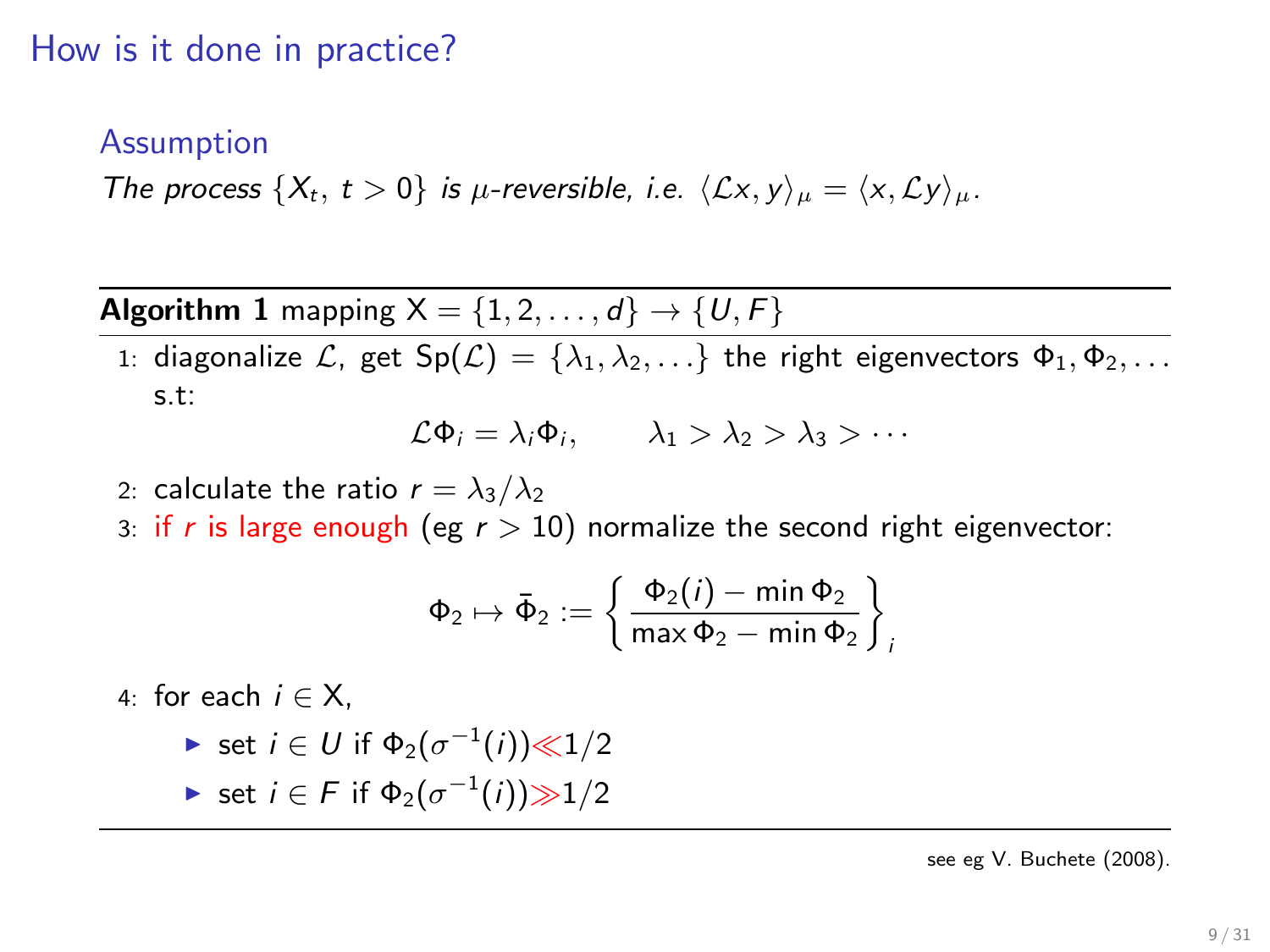Analysis of the second right eigenvectors for Ala5 peptides at 250K (top) and 350K (bottom),  $X = \{1, 2, ..., 32\}$ 

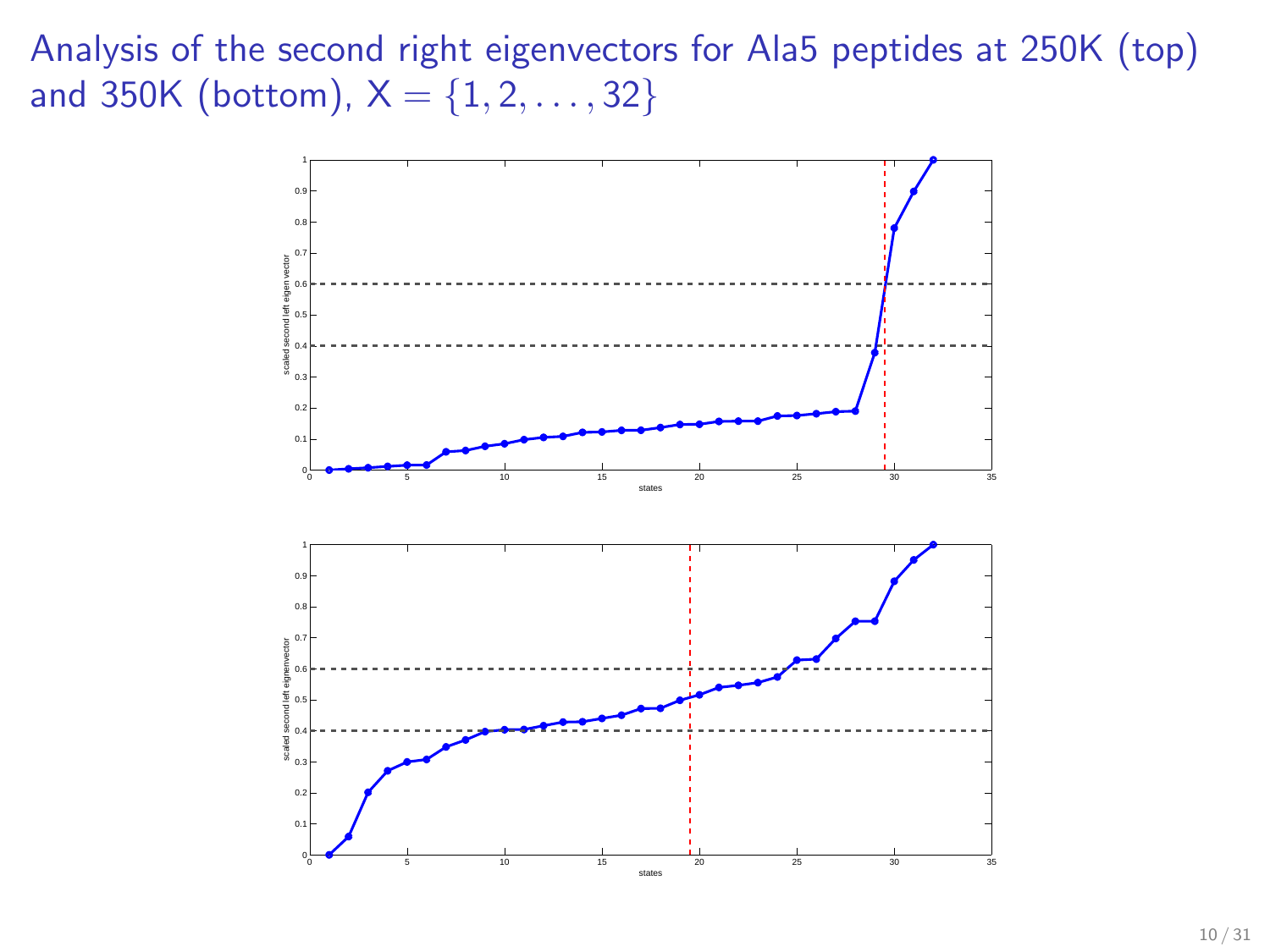## Intuition behind the algorithm

### **Assumption**

 $\mathcal L$  is the generator of a reducible process with absorbing states U and F Then,

- $\blacktriangleright$   $\mathcal{L}1_{\mathcal{U}} = 0$   $\mathcal{L}1_{\mathcal{F}} = 0$ (for all  $h > 0$  and all  $x \in X$ ,  $P_h \mathbb{1}_U(x) = \int P_h(x, dy) \mathbb{1}_U(y) = \int_U P_h(x, dy) \mathbb{1}_U(y) = \mathbb{1}_U(x)$ .
- $\blacktriangleright$  0  $\in$  Sp( $\mathcal{L}$ ) with multiplicity 2

$$
\blacktriangleright \ \Phi_1 = \mathbb{1}_U \text{ and } \Phi_2 = \mathbb{1}_F
$$

#### Question

If  $L$  is not reducible but "nearly" reducible, would it allow to justify the algorithm?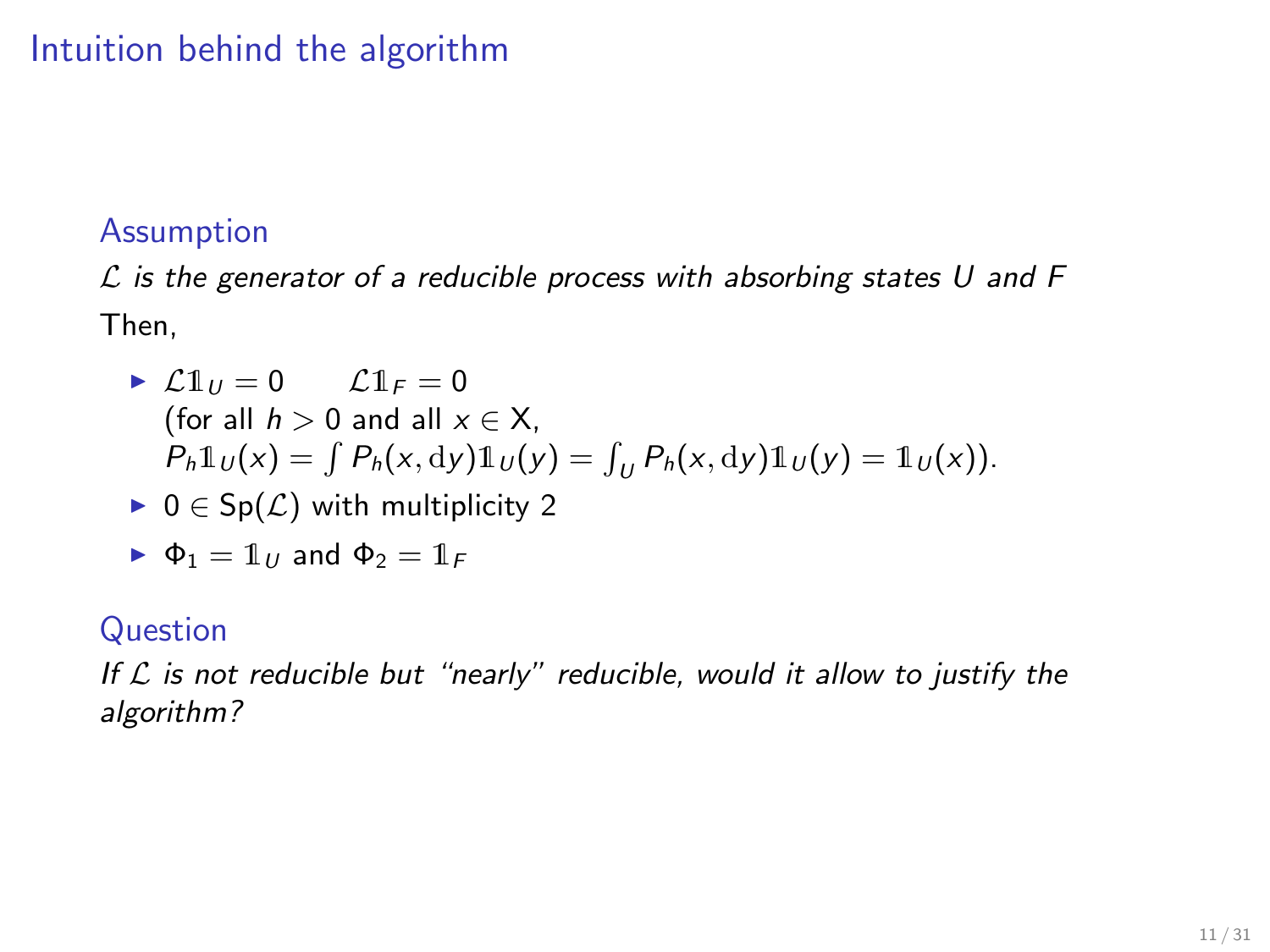# **Metastability**

## Definition

Dynamical phenomenon characterized by the existence of "sub"-processes with well-separated time scales.



Figure: Process  $\{X_t, t > 0\}$  with four metastable subsets  $M_1, \ldots, M_4$ .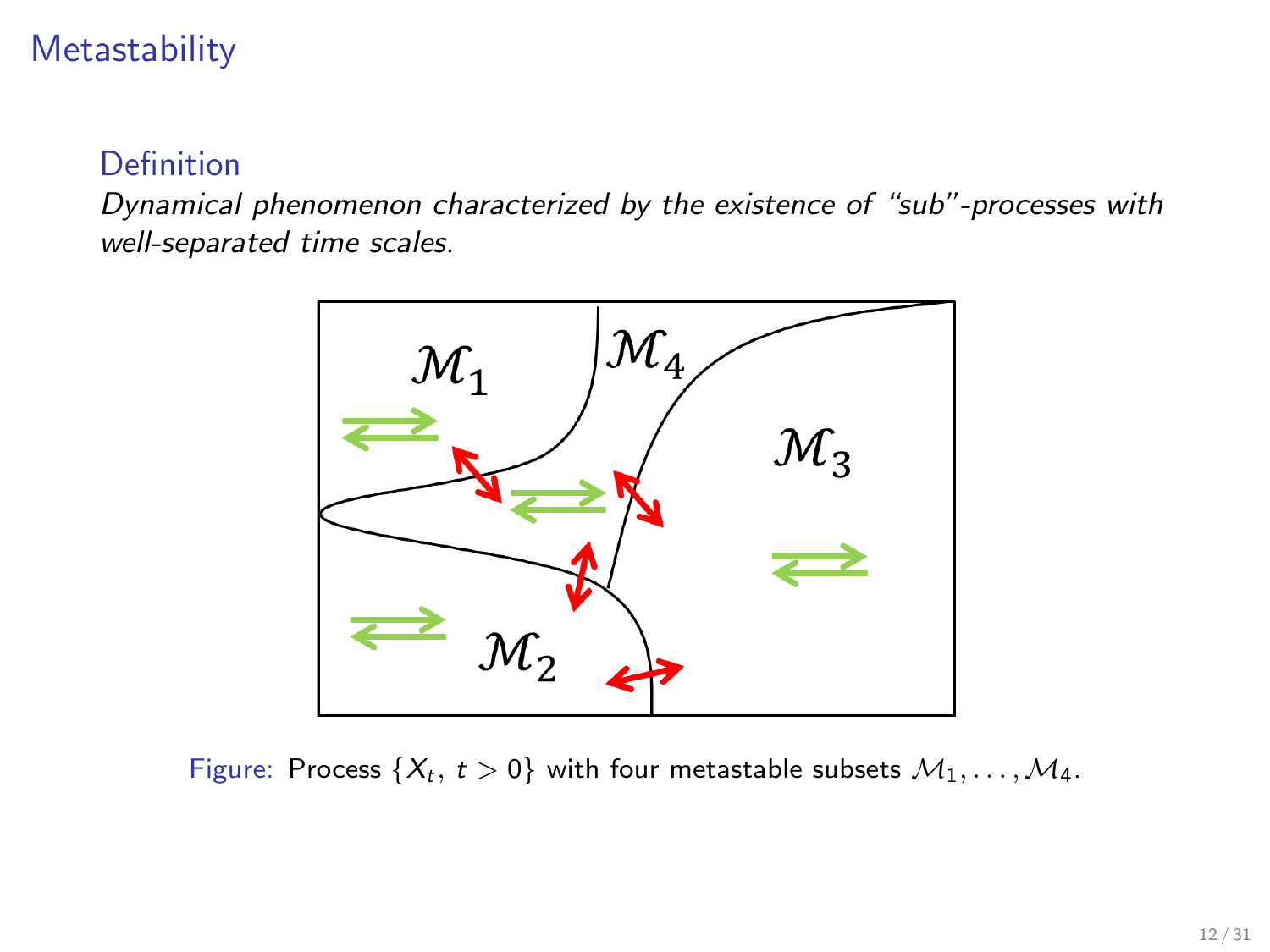## Metastable processes: framework for analysis

- ▶ Work in Applied Maths and Stat. Phys.: M. Freidlin, A. Wendzell, A. Bovier, F. Nier, S. Meyn, M. Slowik, A. Schilchting, etc.
- $\blacktriangleright$  Focus is on the analysis of
	- $\blacktriangleright$  spectral properties
	- $\blacktriangleright$  convergence

of metastable reversible operators on discrete state space.

Different approaches:

- $\blacktriangleright$  large deviation (path wise approach)
- $\blacktriangleright$  potential theoretical approaches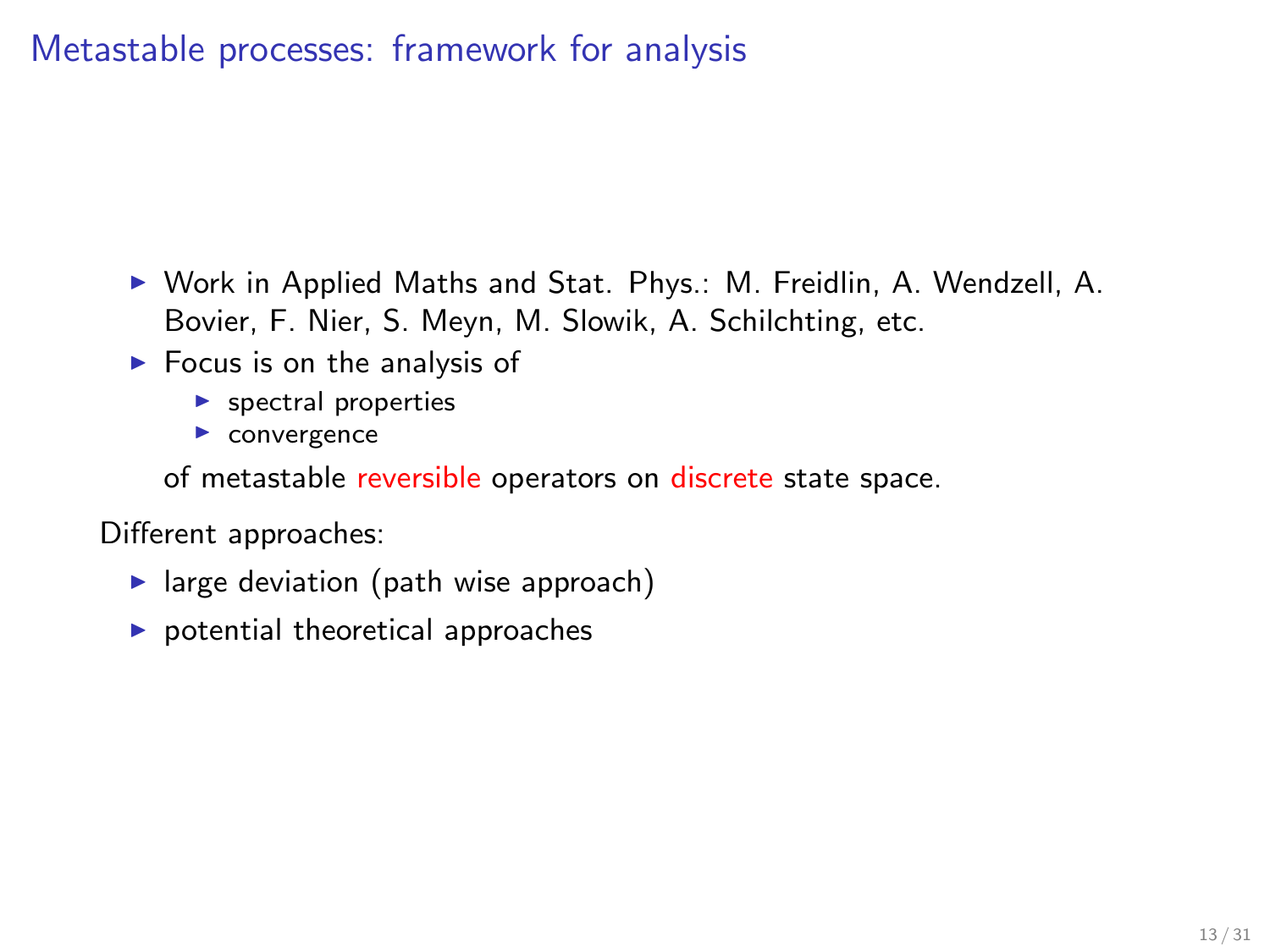## Framework

Definition (First hitting time) For all  $A \subset X$ , define  $\tau_A := \inf\{t > 0, X_t \in A\}$ .

Definition ( $\rho$ -metastability)

If there exists a subset  $M \subset X$  and  $\rho < 1$  s.t.

 $\forall x \in \mathcal{M}, y \in X \setminus \mathcal{M}, \quad \mathbb{P}_x \left( \tau_{\mathcal{M} \setminus \{x\}} \leq \tau_x \right) \leq \rho \mathbb{P}_y \left( \tau_{\mathcal{M}} \leq \tau_y \right),$ 

the process  $\{X_t, t > 0\}$  is said to be  $\rho$ -metastable w.r.t M.

Definition (Capacity)

$$
\forall (A, B) \subset X, \quad \text{cap}(A, B) = \int_A \mathrm{d}\mu \mathcal{L} h_{A, B}
$$

where  $h_{A,B}$  is the equilibrium potential,

$$
h_{A,B}(x) = \mathbb{P}_x(\tau_A < \tau_B) 1\!\!1_{\overline{A\cup B}}(x) + 1\!\!1_A(x).
$$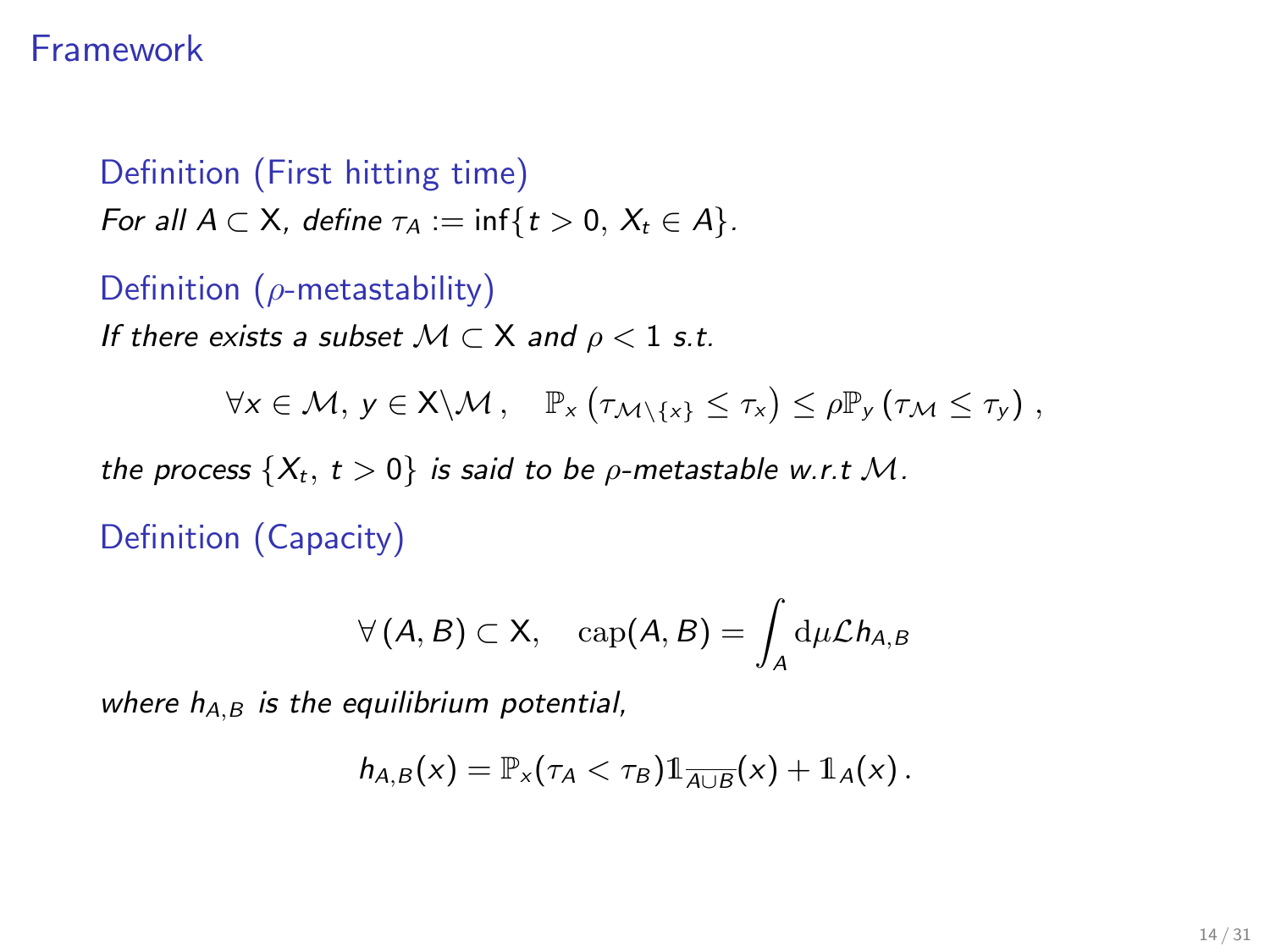Definition (Dirichlet form) For any  $g, h \in L_2(\mu)$ 

$$
\mathcal{E}(g,h) := \mu(g.\mathcal{L}h)
$$
  
= (1/2)  $\iint \mu(\mathrm{d}x)\mathcal{L}(x,\mathrm{d}y)(h(x) - h(y))(g(x) - g(y)).$ 

Proposition (Variational principle)

$$
\text{cap}(A, B) = \inf_{h \in \mathcal{H}_{A, B}} \mathcal{E}(h)
$$
  
where  $\mathcal{H}_{A, B} = \{h : X \to [0, 1], h_{|A} = 1, h_{|B} = 0\}$  and  $\mathcal{E}(h) = \mathcal{E}(h, h)$ .

### Proposition

For all  $x \in X$ ,  $A \subset X \setminus \{x\}$ ,

$$
\mathbb{P}_x\{\tau_A\leq \tau_x\}=\operatorname{cap}(x,A)/\mu(x).
$$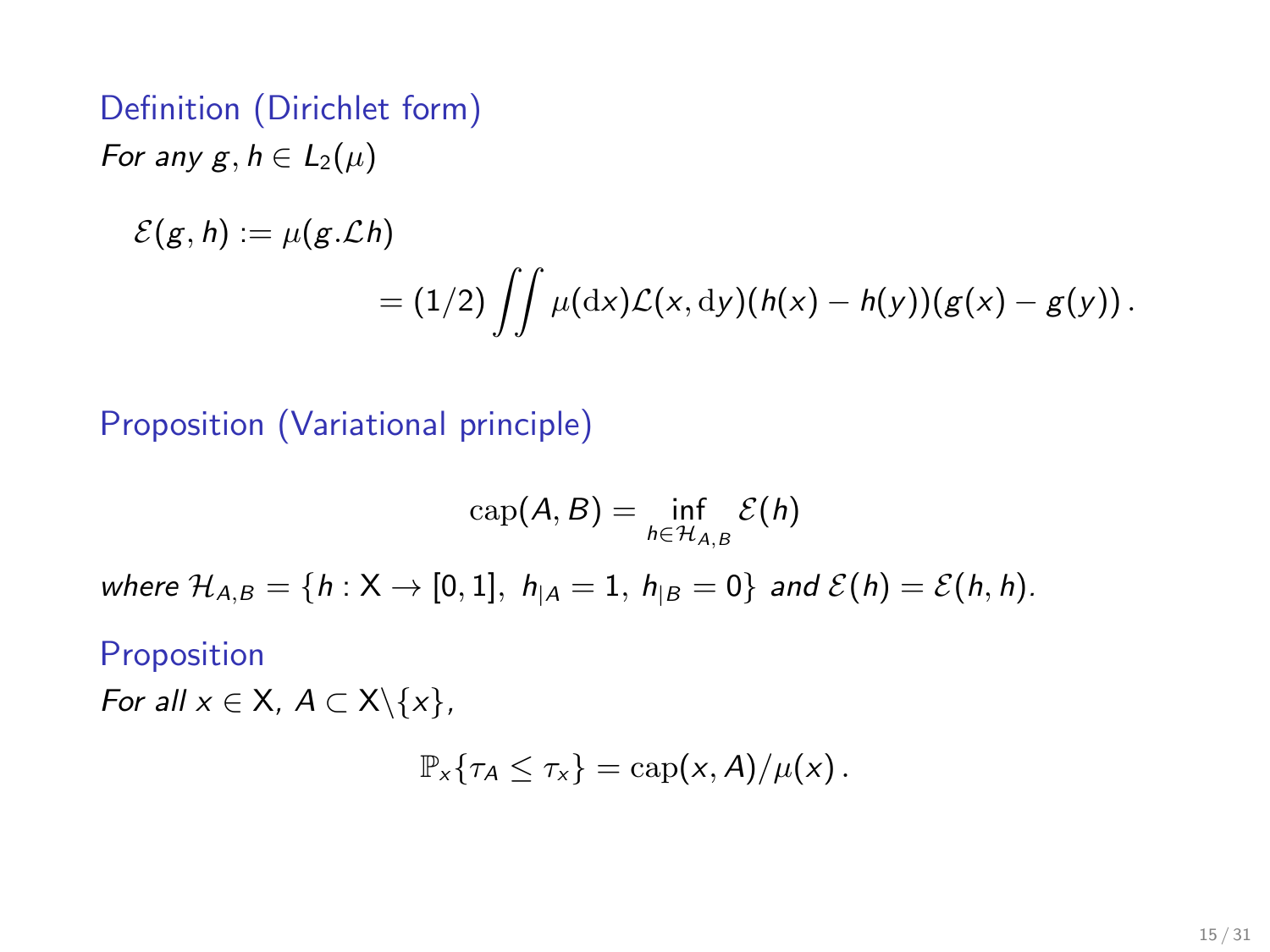### Technical results (Bovier et al., 2004)

 $1/$  Dirichlet problem (w. boundary cdts on two sets A and B):

$$
(\mathcal{L} - \lambda I) h_{A,B}^{\lambda}(x) = 0, x \notin A \cup B, \qquad h_{A,B}^{\lambda}(x) = 1_A(x), x \in A \cup B
$$

 $2/\lambda_0$  smallest eigenvalue such that

$$
(\mathcal{L} - \lambda I)f = 0, x \notin \mathcal{M}, \qquad f_{\mathcal{M}} \neq 0
$$

3/ Characterization of  $Sp(\mathcal{L})$ 

$$
\lambda \in \mathsf{Sp}(\mathcal{L}) \text{ and } \lambda < \lambda_0 \Longleftrightarrow \det \mathfrak{M}(\lambda) = 0
$$

 $\{\mathfrak{M}(\lambda)\}_{\times,\mathrm{y}}=\mathcal{L}h_{\mathrm{x},\mathcal{M}\backslash\{ \mathrm{x}\}}^{\lambda}(\mathrm{y}),$  for all  $(\mathrm{x},\mathrm{y})\in\mathcal{M}^2$ 4/ There exists  $\mathfrak{M}$ , a perturbation of  $\mathfrak{M}(\lambda)$  (expending around  $\zeta_{x,y}^{\lambda} = h_{x,y} - h_{x,y}^{\lambda}$ ),

$$
\widetilde{\mathfrak{M}}_{x,y}=\mathcal{E}(h_x,h_y)/\|h_{x,\mathcal{M}\setminus\{x\}}\|_2\|h_{y,\mathcal{M}\setminus\{y\}}\|_2
$$

for all  $\lambda \in \mathsf{Sp}(\mathcal{L})$ ,  $\lambda < \lambda_0$ , there is  $\sigma \in \widetilde{\mathfrak{M}}$  s.t.

$$
\lambda = \sigma(1 + \mathcal{O}(\rho)).
$$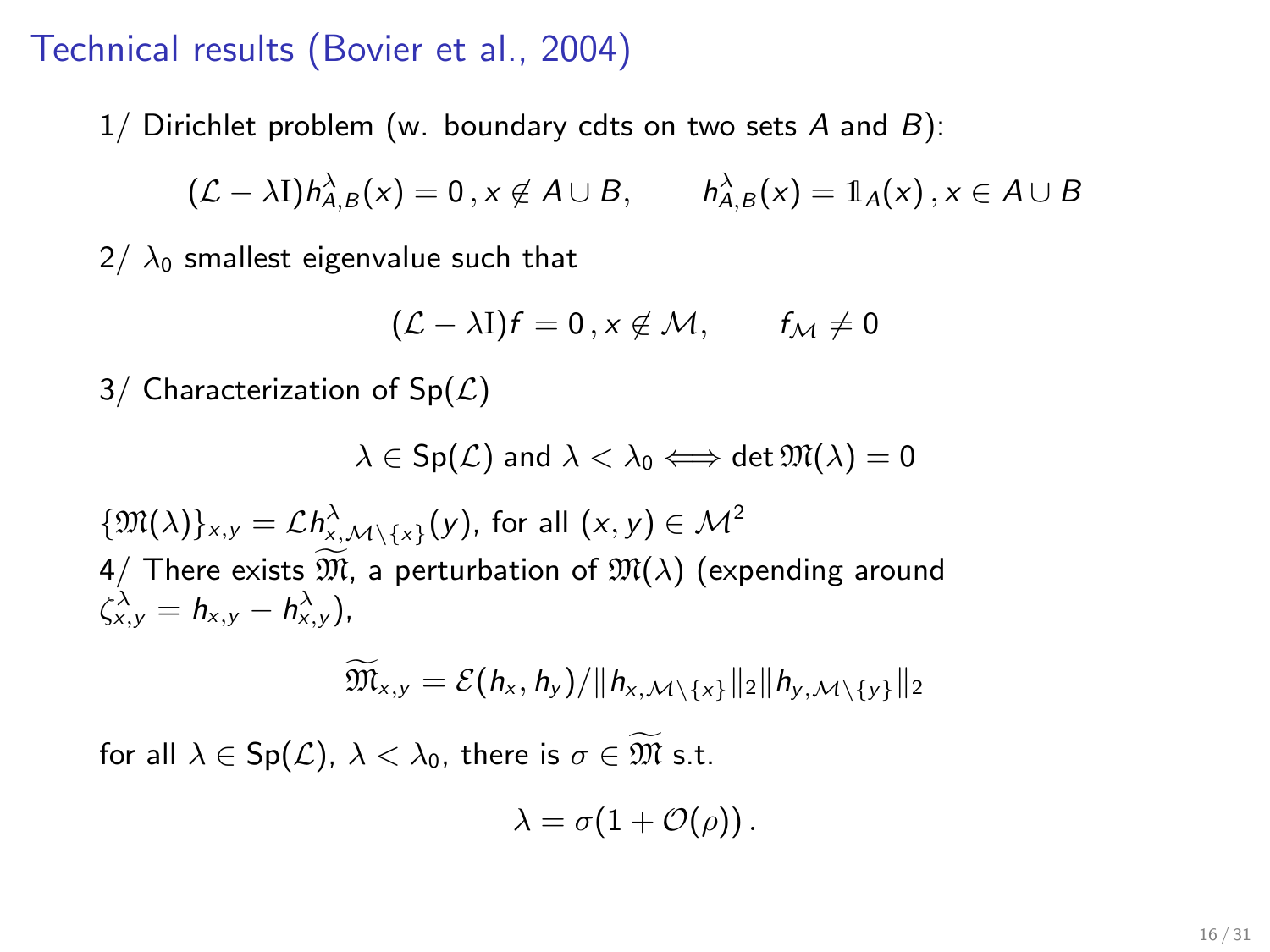## Application to the protein dynamic setup

### **Assumptions**

- $\triangleright$  Metastability,  $\{X_t, t > 0\}$  is  $\rho$ -metastable wrt  $\mathcal{M} = \{U, F\}$ .
- $\triangleright$  Non-degeneracy, there exists  $\delta < 1$  s.t.  $\delta := \mu(A(U))/\mu(A(F))$  where for any  $M_1 \in \mathcal{M}$ ,  $A(\mathcal{M}_1)$  is the attractor of  $\mathcal{M}_1$ ,  $A(\mathcal{M}_1) := \{x \in \mathsf{X}, \ \mathbb{P}_x(\tau_{\mathcal{M}_1} \leq \tau_x) \geq \mathbb{P}_x(\tau_{\mathcal{M}\setminus\mathcal{M}_1} \leq \tau_x)\}.$

### **Proposition**

Under those assumptions, we have:

$$
\lambda_1 = 0, \quad \lambda_2 = \frac{\mu(U)}{\mu(A(U))} \mathcal{L}(U, A(F)) \left( 1 + \mathcal{O}(\rho^2 + \delta) \right)
$$

and the first two right eigenvectors satisfy:

$$
\phi_1=\mathbf{1},\quad \phi_2(y)=\frac{\mathbb{P}_y\{\tau_U\leq \tau_F\}\mathbb{1}_{y\not\in\{U,F\}}+\mathbb{1}_{y\in U}}{\mu(A(F))}+\mathcal{O}(\rho^2+\delta)\,.
$$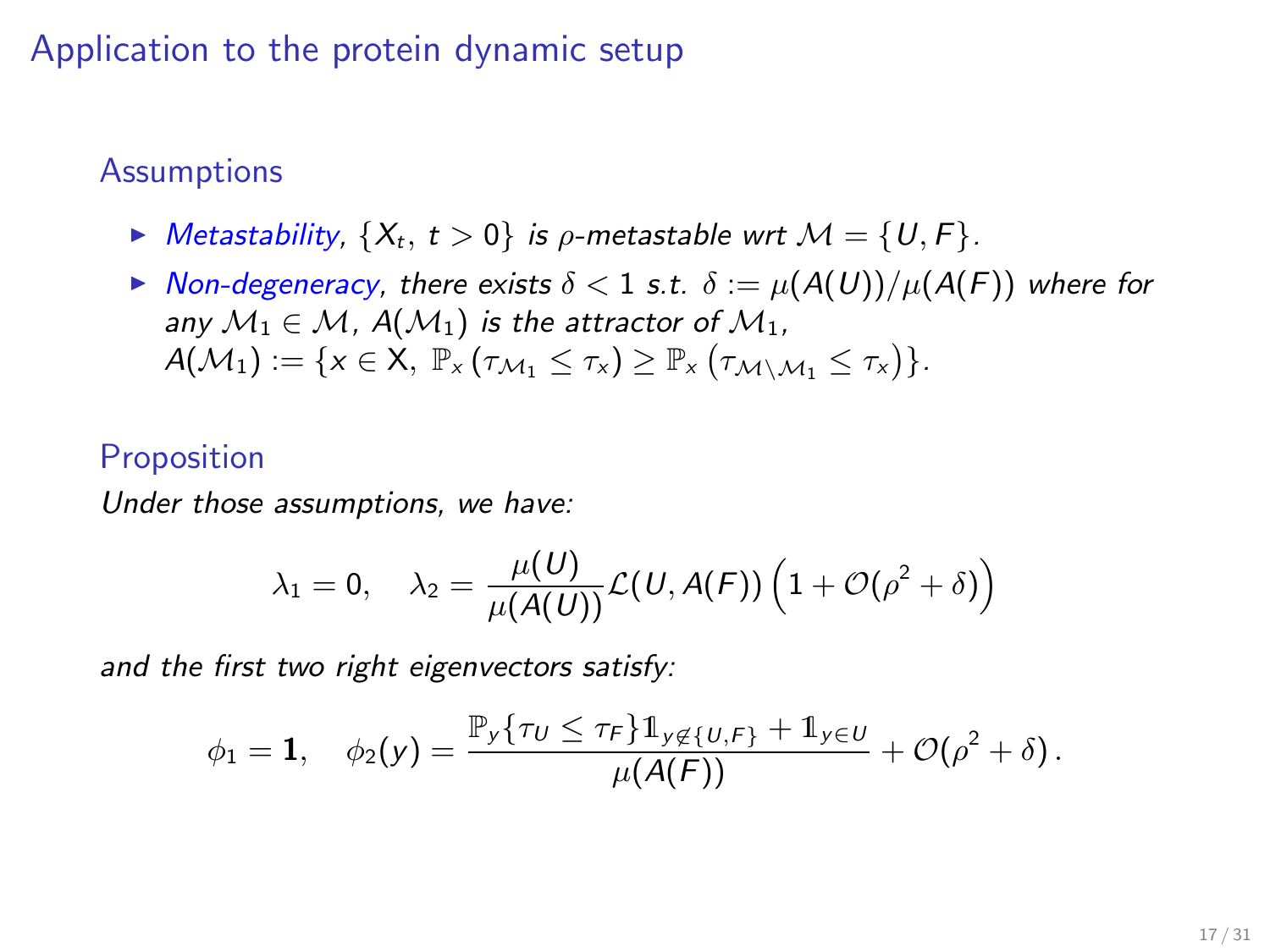<span id="page-17-0"></span>[Locally informed Markov chains](#page-17-0)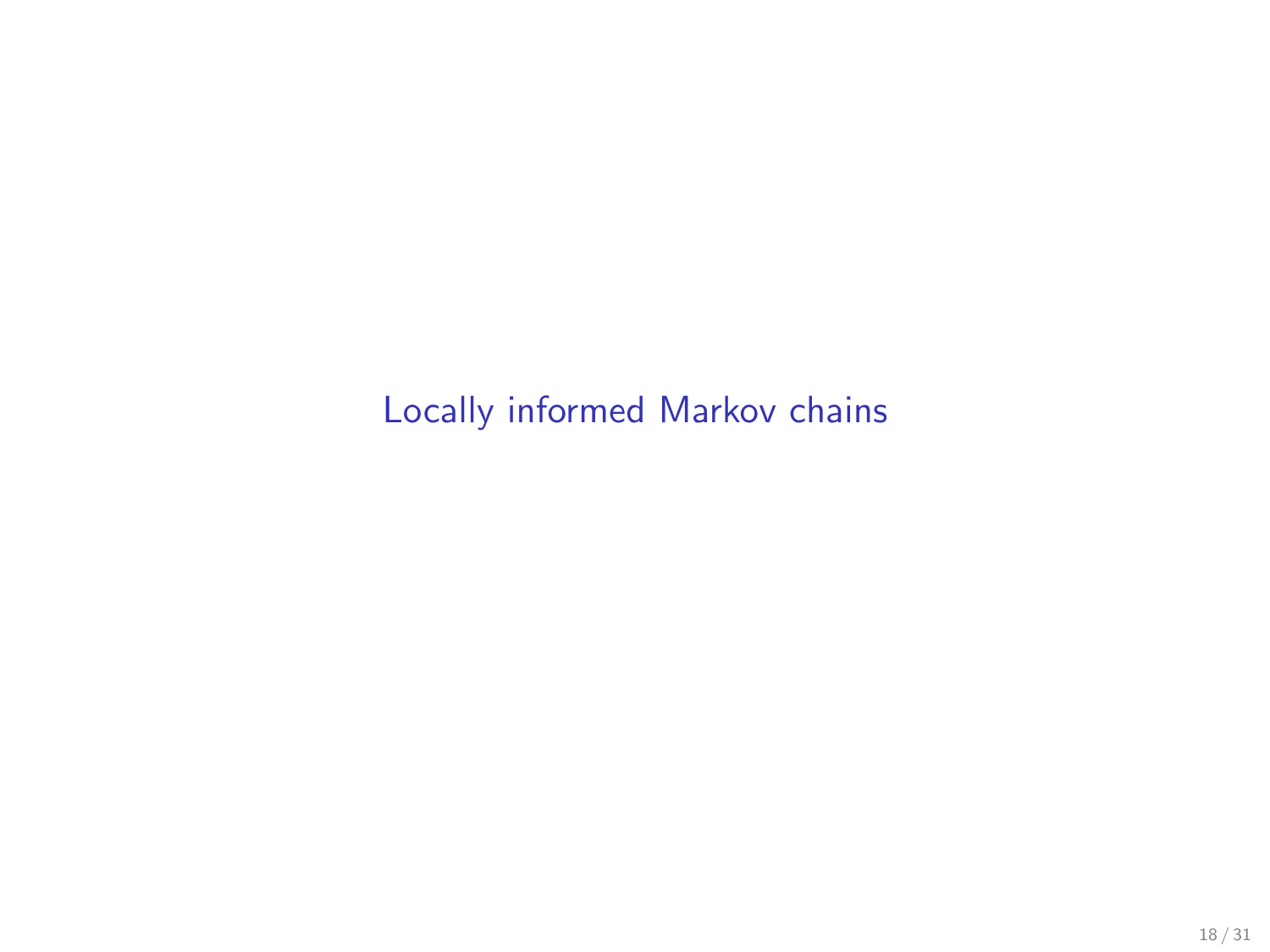## Design of MCMC sampler

Suppose that  $n \pi$ -reversible Markov kernels are available:

 $P_1, P_2, \ldots, P_n$ .

We know that for any  $I \subseteq \{1, \ldots, N\}$  and any probability  $\omega$  on *I*,

$$
P_{\omega} := \sum_{k \in I} \omega_k P_k, \quad
$$

is also  $\pi$ -reversible.

#### **Question**

Is there some choice of  $(\omega, I)$  "better" than other?

### **Examples**

- $\triangleright$  Gibbs: full cdt's of π are samplable and  $P_i(x_i, \cdot) \equiv \pi(\cdot | x_i)$
- $\blacktriangleright$  Metropolis-within-Gibbs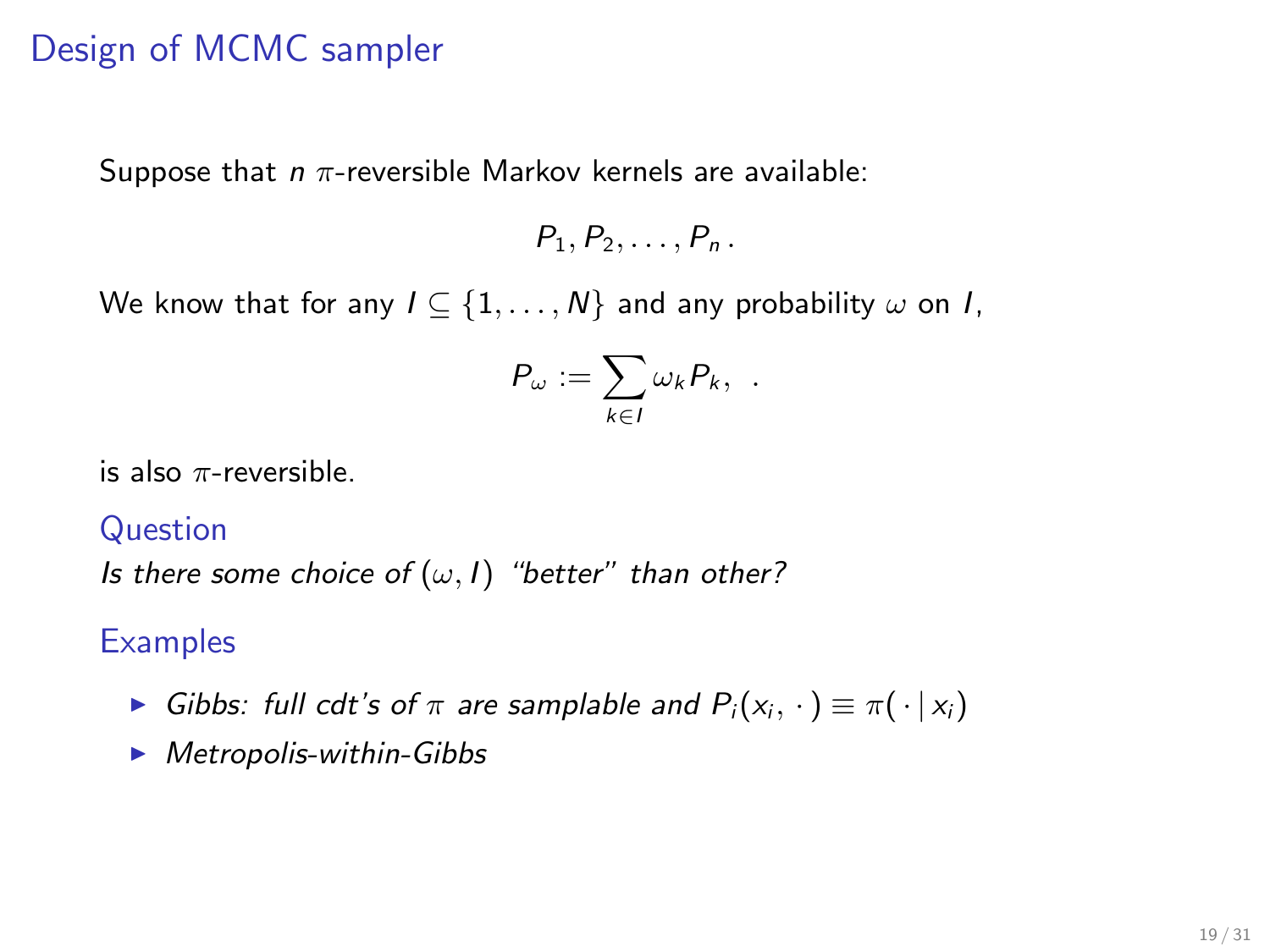## Related works

- $\triangleright$  Geometric ergodicity and hybrid Markov chains (Roberts and Rosenthal, 1997)
- $\blacktriangleright$  Adaptive Gibbs sampler and related methods (Latuszynky et al., 2013)
- $\triangleright$  On random-and systematic-scan samplers (Andrieu, 2016).
- $\blacktriangleright$  etc.

The following question has been unexplored: does it make sense to consider a state-dependant probability on *I*, ie

$$
P_{\omega}(x,\,\cdot\,)=\sum_{k\in I}\omega_k(x)P_k(x,\,\cdot\,):
$$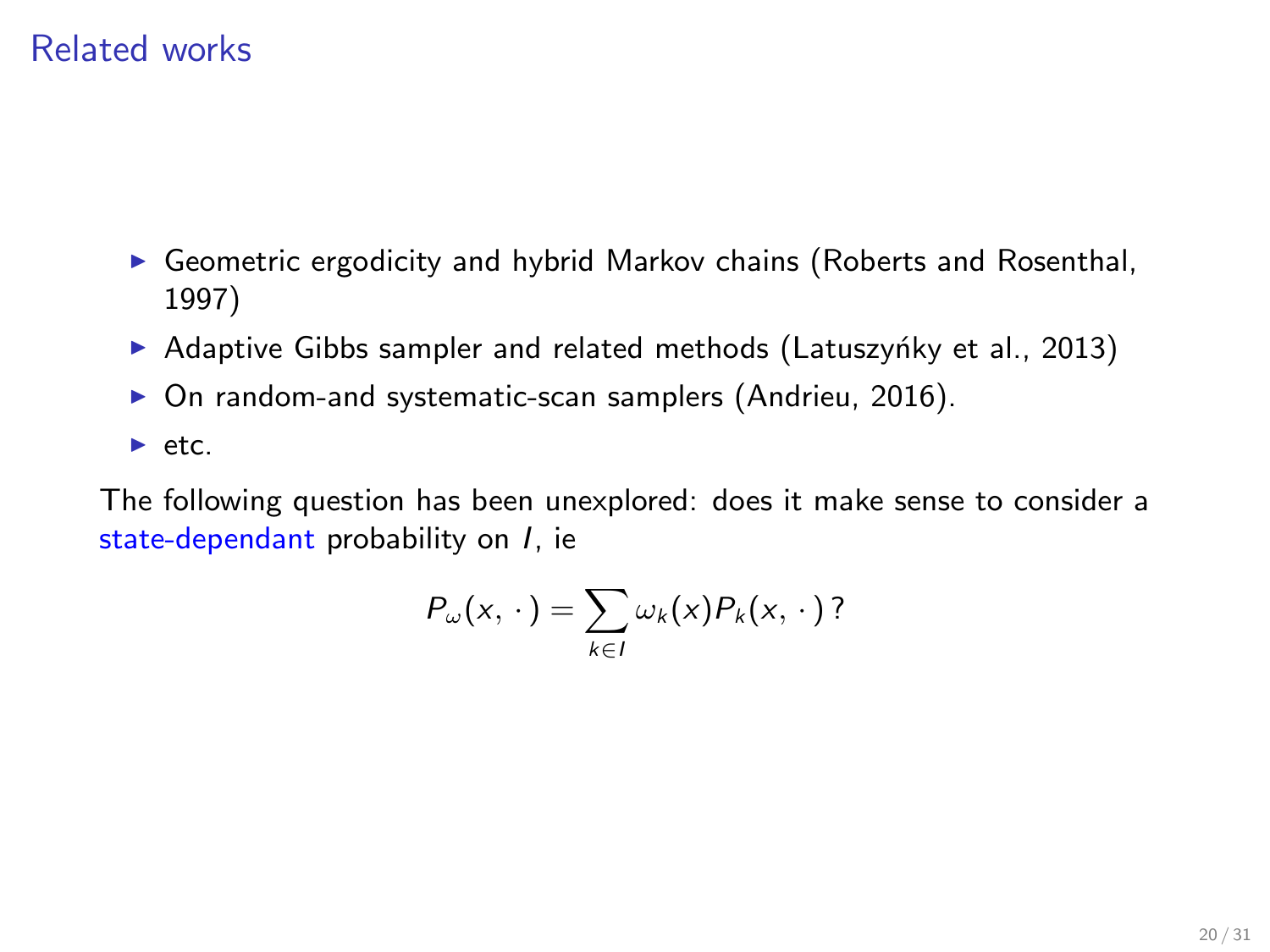## Illustration with  $d = 2$

Consider the following distribution on  $X = [0, 1] \times [-100, 100]$ :

$$
\pi(x_1,x_2) \propto x_1^{100} (1 + x_1 \sin(x_2/2)) \ .
$$



Assume a MwG sampler is used to sample from  $\pi$ :

$$
P_{\omega}=\omega P_1+(1-\omega)P_2\,,
$$

i.e. P moves  $X_1$  through  $P_1$  with proba.  $\omega$  (resp. for  $X_2$ ).

### Question

How to choose  $\omega$ ?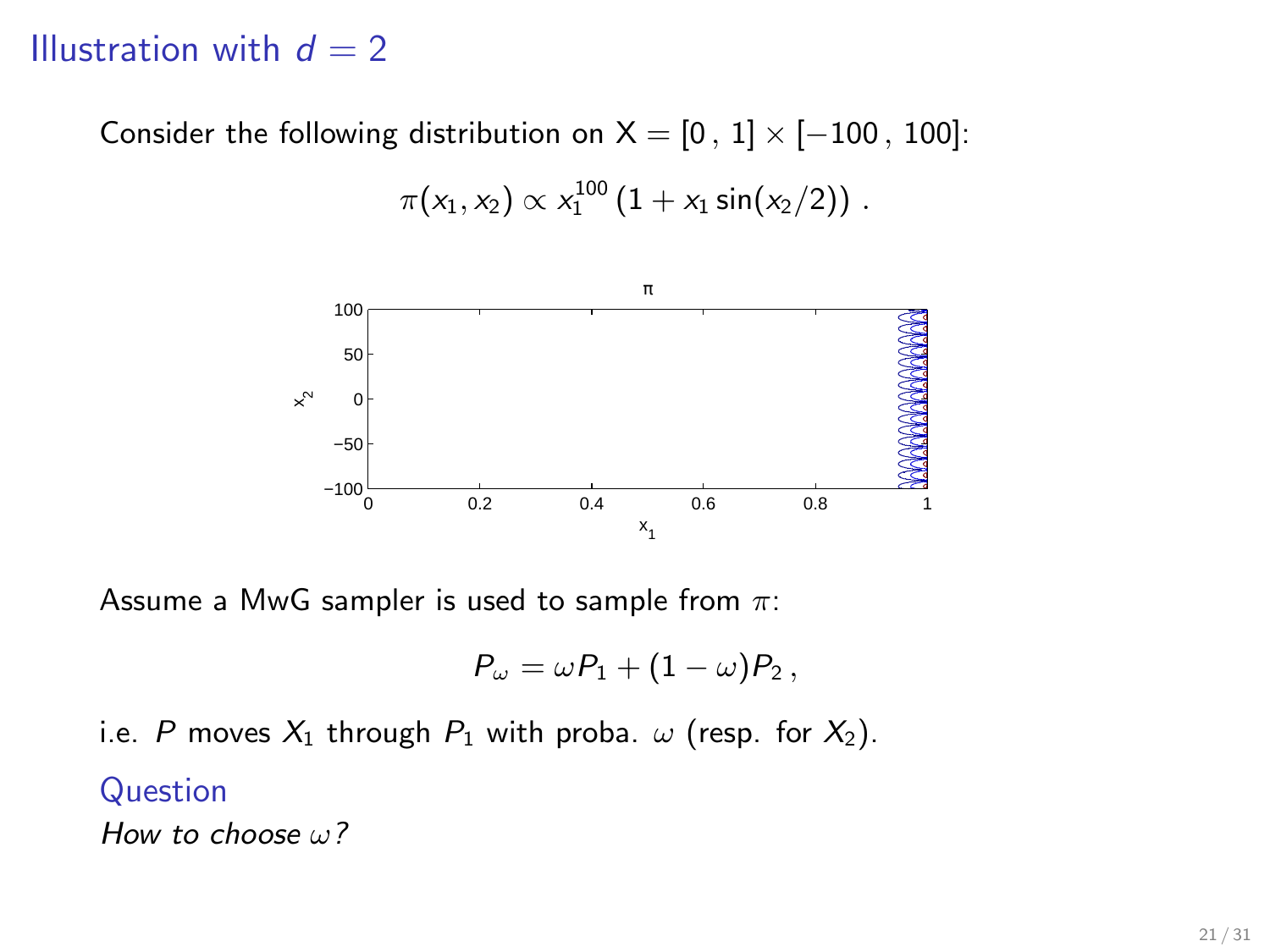## Illustration with  $d = 2$ : convergence time to  $\pi$

Let  $\pi_k$  the distribution of  $X_k$  i.e.  $\pi_k = \mu P^k_{\omega}$  where  $X_0 \sim \mu := \text{unif}(X)$ . Define the total variation distance

$$
TV_k = ||\pi - \pi_k|| = (1/2) \int_X |\pi(x) - \pi_k(x)| dx.
$$

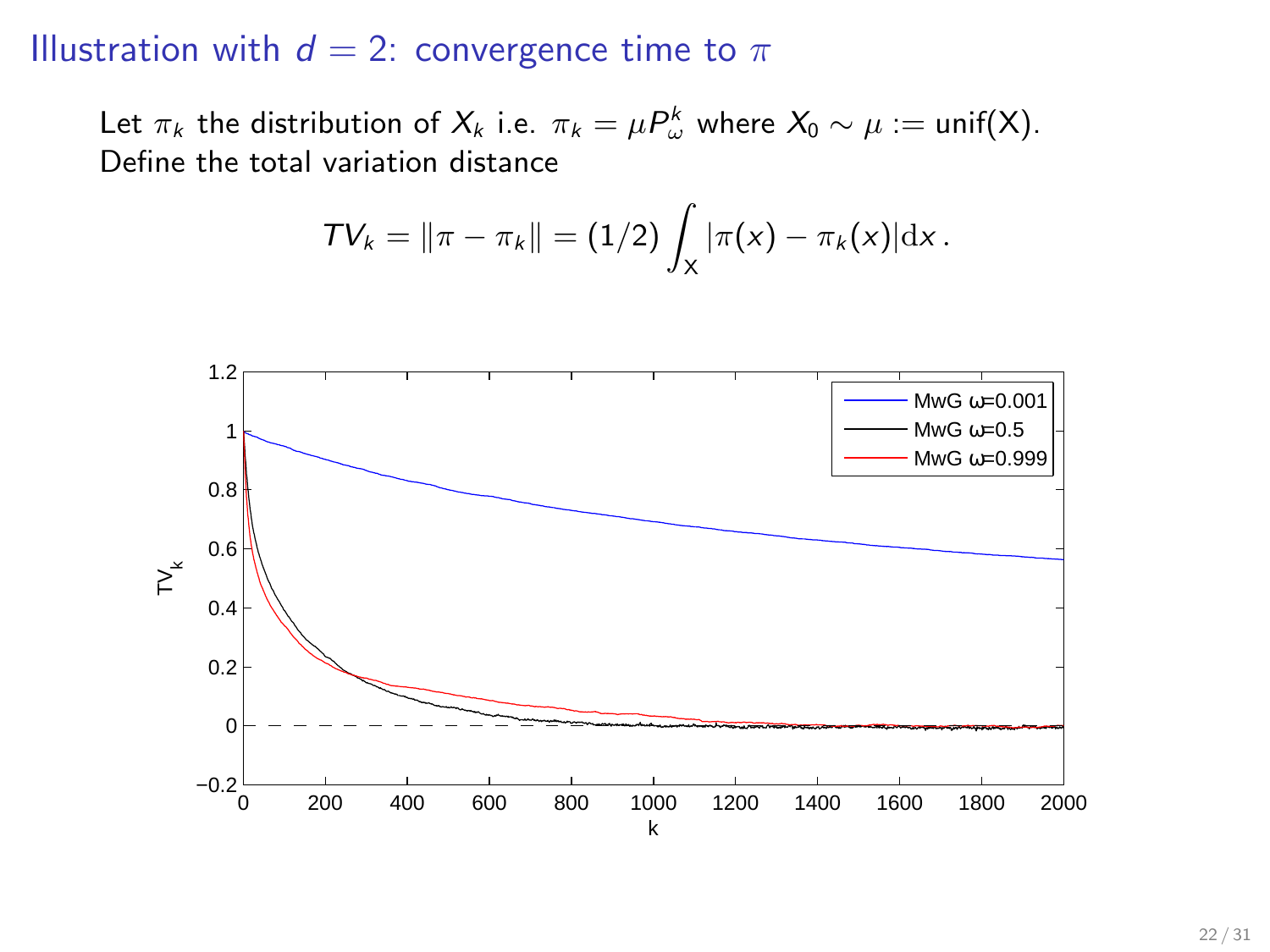## Locally informed MCMC

#### Proposition

If  $\omega$  is state-dependent,  $P_{\omega}$  is in, general<sup>1</sup>, not  $\pi$ -invariant.

Let  $\{\bar{X}_k, k \in \mathbb{N}\}\)$ , whose transition  $\bar{X}_k \to \bar{X}_{k+1}$  is given by

- ► draw  $I \sim \omega(\bar{X}_k)$ ,
- ► draw  $\tilde{X} \sim P_I(\bar{X}_k, \cdot)$ ,
- ► set  $\bar{X}_{k+1}$  w.p.  $1 \wedge \omega_l(\tilde{X})/\omega_l(\bar{X}_k)$  and  $\bar{X}_{k+1} = \bar{X}_k$  otherwise,

#### Proposition

The transition kernel

$$
\bar{P}_{\omega}(x,\,\cdot\,)=\sum_{i=1}^n\omega_i(x)P_i(x,\,\cdot\,)\{1\wedge\omega_l(\cdot)/\omega_l(x)\}
$$

is  $\pi$ -invariant.

 $^{1}$ it is iff  $\mathbb{E}_{\pi}\{\sum_{k\in I}\omega_{k}(x)P_{k}(x,A)\}=\pi(A)$ , for all  $A\in\mathcal{X}$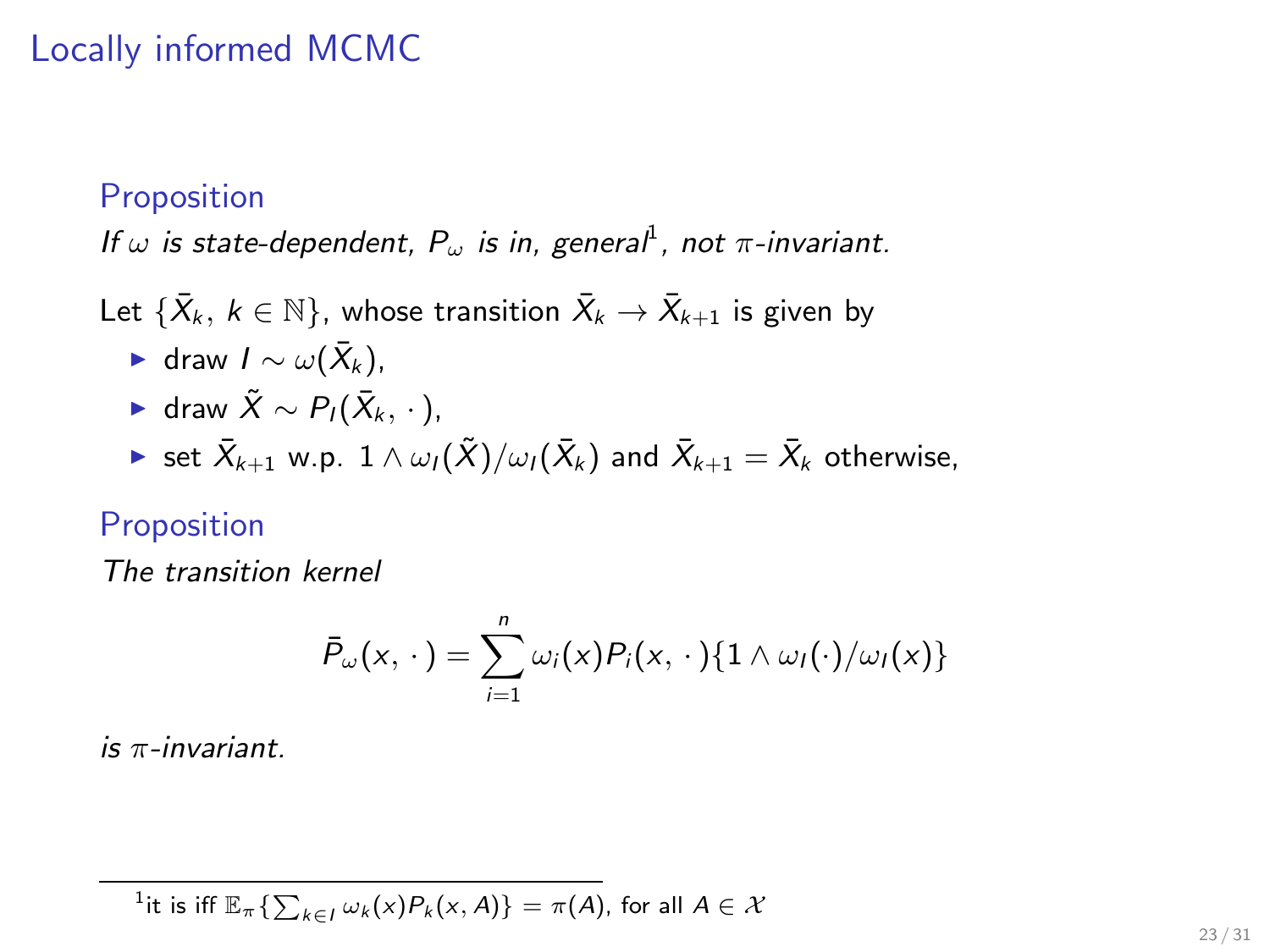### Illustration with  $d = 2$ : convergence time to  $\pi$

Let  $\pi_k$  the distribution of  $X_k$  i.e.  $\pi_k = \mu P^k_{\omega}$  where  $X_0 \sim \mu := \text{unif}(X)$ .



with the local weight function set as

$$
\omega(x):=\sqrt{1-x_1}\,.
$$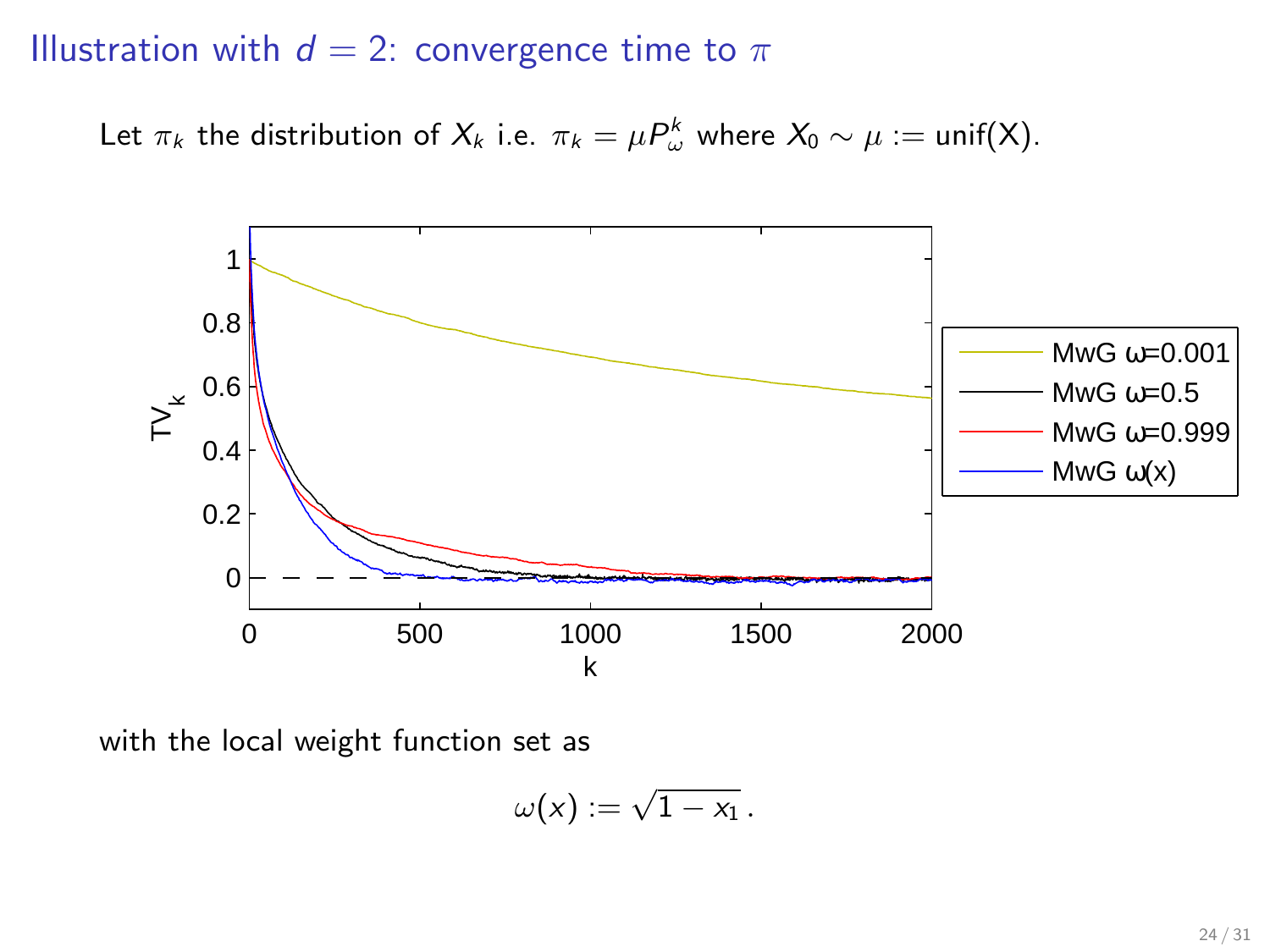# Some "poor" asymptotic properties of  $\bar{P}$  (1/2)

### **Proposition**

 $Let$ 

- $\blacktriangleright$   $P_1, P_2, \ldots$  be absolutely continuous kernels,
- $\triangleright$   $\omega_{loc}$  be state-independent and  $\omega_{unit}$  be state-dependent proba. on  $\{1,\ldots n\}$
- $\blacktriangleright$   $f \in L_2(\pi)$  satisfying  $\sum_i |\text{cov}(f(X_0), f(X_i))| < \infty$

Then,

$$
v(f, P_{\omega_{\text{unif}}}) \leq v(f, P_{\omega_{\text{loc}}}),
$$

where  $v(f, P) = \lim_{n \to \infty} (1/n) \text{var} \{ \sum_{k=1}^{n} f(X_k) \}$ ,  $X_0 \sim \pi$  and  $X_{k+1} \sim P(X_k, \cdot)$ .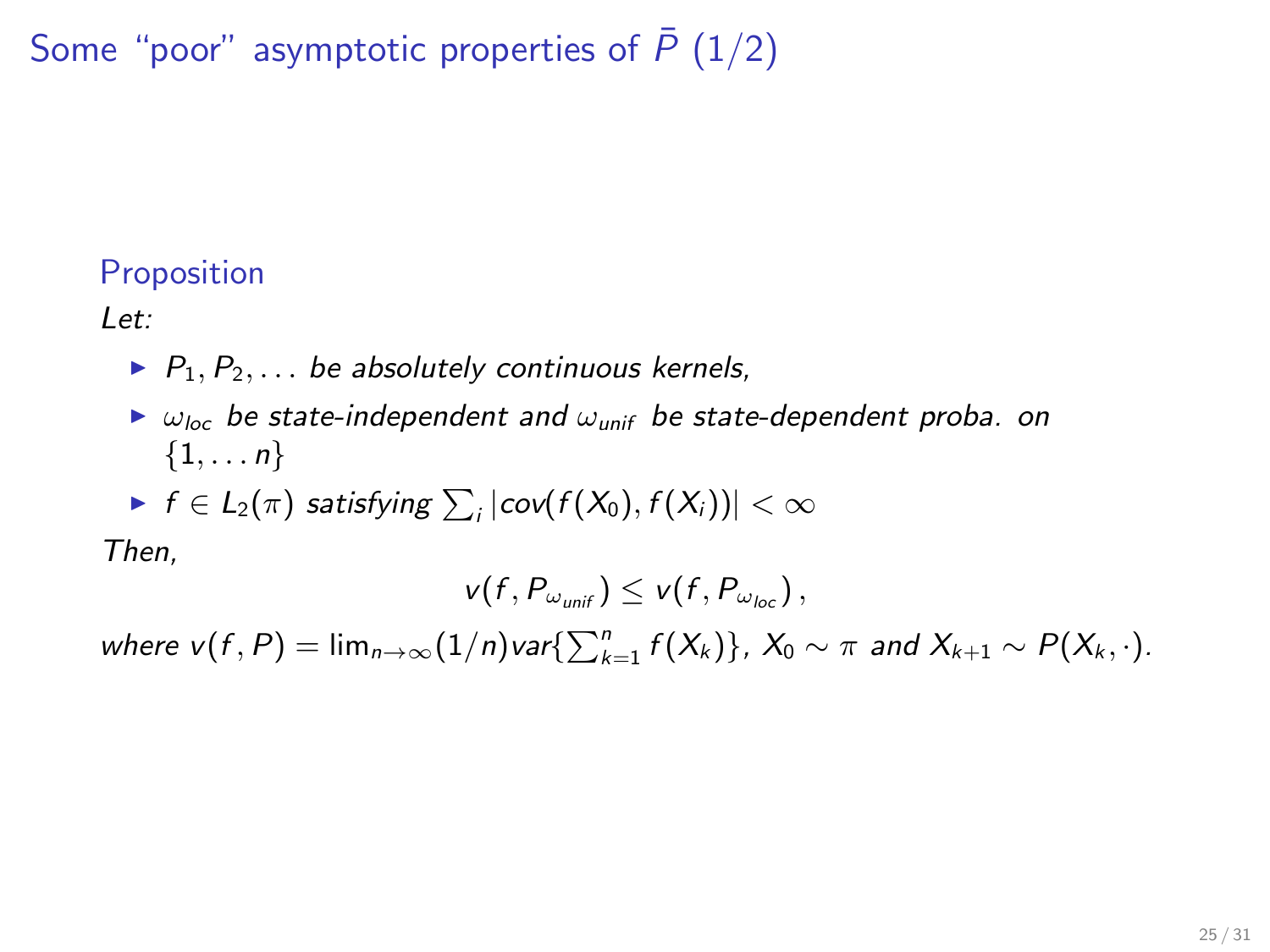# Some "poor" asymptotic properties of  $\bar{P}$  (2/2)

Let  $X = \{1, 2, 3\}$  and consider:

$$
\blacktriangleright \ \pi_{\epsilon}=[(1-\epsilon)/2\ \ (1-\epsilon)/2\ \ \epsilon]
$$

 $\blacktriangleright \{\omega_{unit}(x)\}\)$   $\propto$  1 and  $\{\omega_{loc}(x)\}\)$   $\propto \pi(j)\mathbb{1}_{x\neq j}$ 

#### Proposition

If  $\epsilon < 1/3$ , the spectral gap  $\gamma$  of the two kernels satisfy:

$$
\gamma(P_{\text{loc}},\epsilon) = \frac{1-2p}{1-p} \qquad \text{and} \qquad \gamma(P_{\text{unif}},\epsilon) = \epsilon \frac{3-5\epsilon}{1-\epsilon^2} \,.
$$

### **Corollary**

The speed to convergence for  $\epsilon \ll 1$  is contrasting for the two methods:

$$
\sup_{\mu \in \mathcal{M}_1(X)} \|\mu P^n - \pi\| \approx \begin{cases} C e^{n \log \epsilon/1 - \epsilon} & \text{for } P = P_{\text{unif}} \\ C e^{-n\epsilon + o(\epsilon^2)} & \text{for } P = P_{\text{loc}} \end{cases}
$$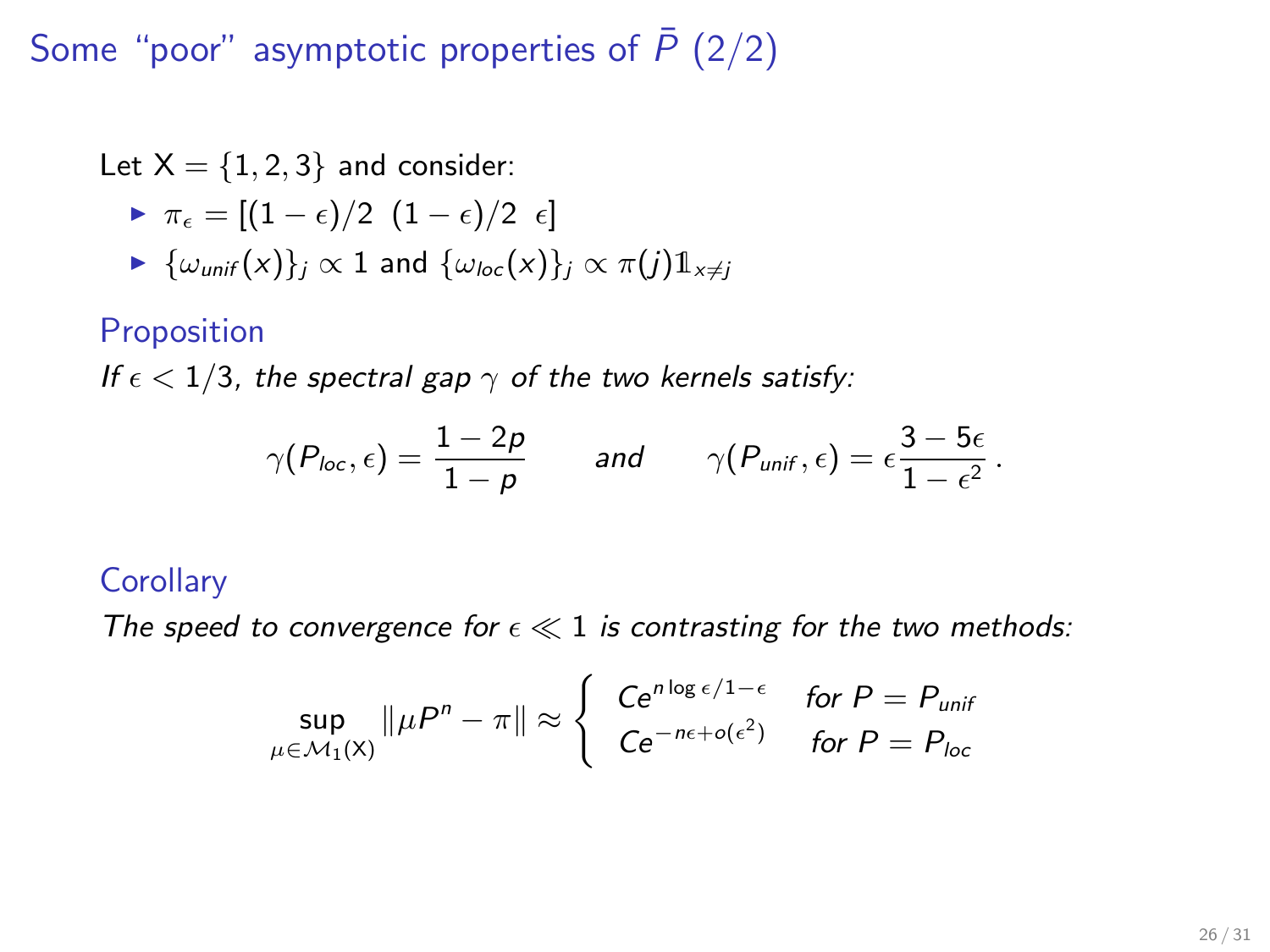### A "positive" limit example

Consider the distribution  $\pi_{\epsilon}$  on the hypercube  $\mathsf{X} = \{1, \ldots, n\}^d$  s.t.

$$
\pi_{\epsilon}(X) = \epsilon + (1 - \epsilon) \mathbb{1}_{X \in \mathcal{F}},
$$

where  $\mathcal F$  is a path on the hypercube edges:



#### Proposition

Define  $\tau_{loc}$  (resp.  $\tau_{unit}$ ) the coupling time of  $P_{loc}$  (resp.  $P_{unit}$ ), then when  $\epsilon = 0$ ,

 $\mathbb{E}_{\mathsf{x}_1}(\tau_{\mathsf{loc}}) \leq (d/2) \mathbb{E}_{\mathsf{x}_1}(\tau_{\mathsf{unif}})\,, \qquad \mathsf{x}_1 = \mathbf{1}\,.$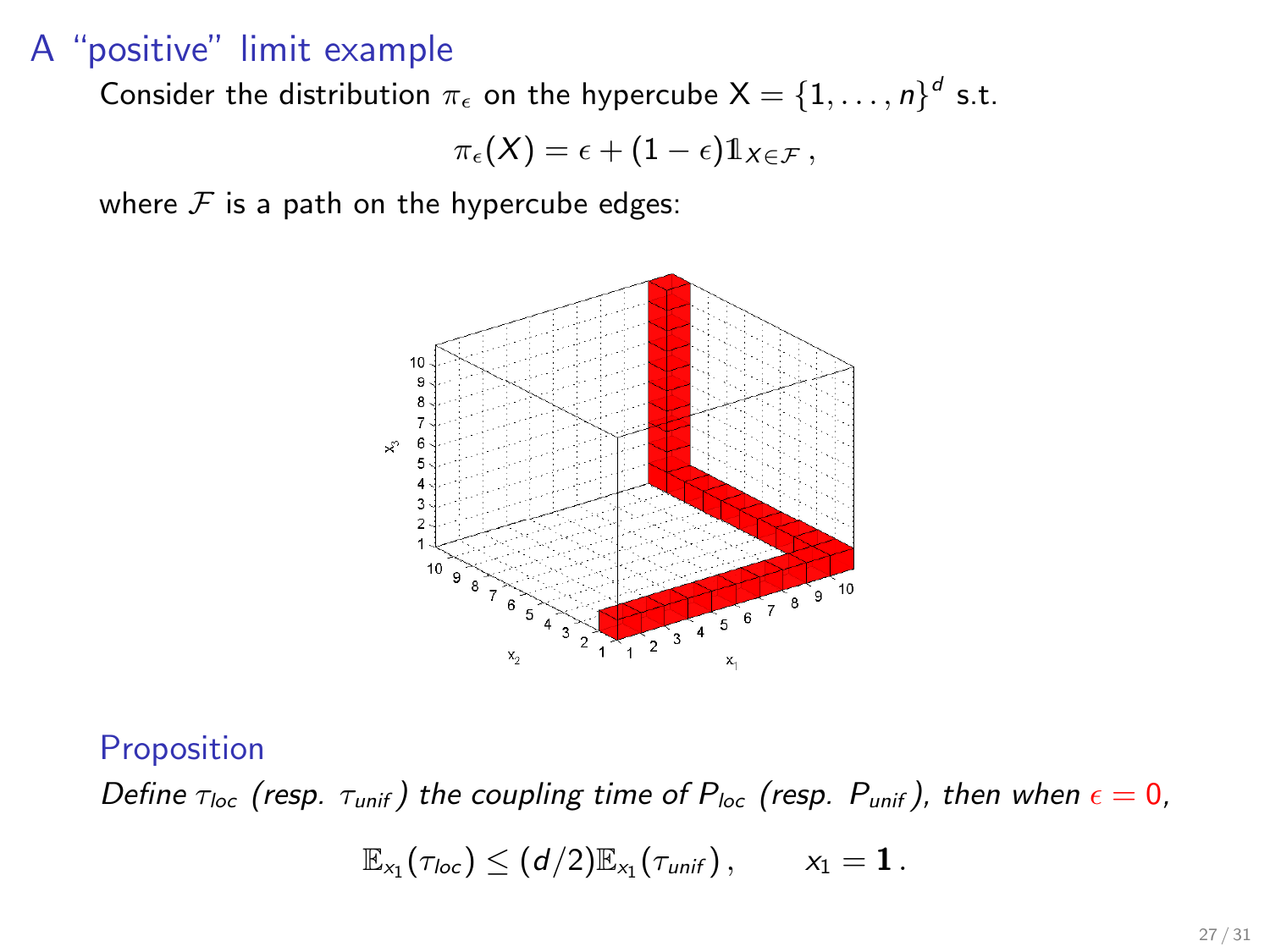## Study of limiting examples i.e.  $\epsilon \rightarrow 0$



Figure: Left: empirical,  $d = 7$ ,  $p = 10^{-3}$  – Right: theoretical,  $d = 2$ ,  $p = 10^{-1}$ .

 $+$  many other examples in Maire and Vankerkhoven (2018, arXiv) showing the same convergence patterns for "filamentary distributions".

#### **Conjecture**

In similar scenarios,  $P_{loc}$  converges initially (much) faster than  $P_{unit}$  before reaching a very slow asymptotic rate.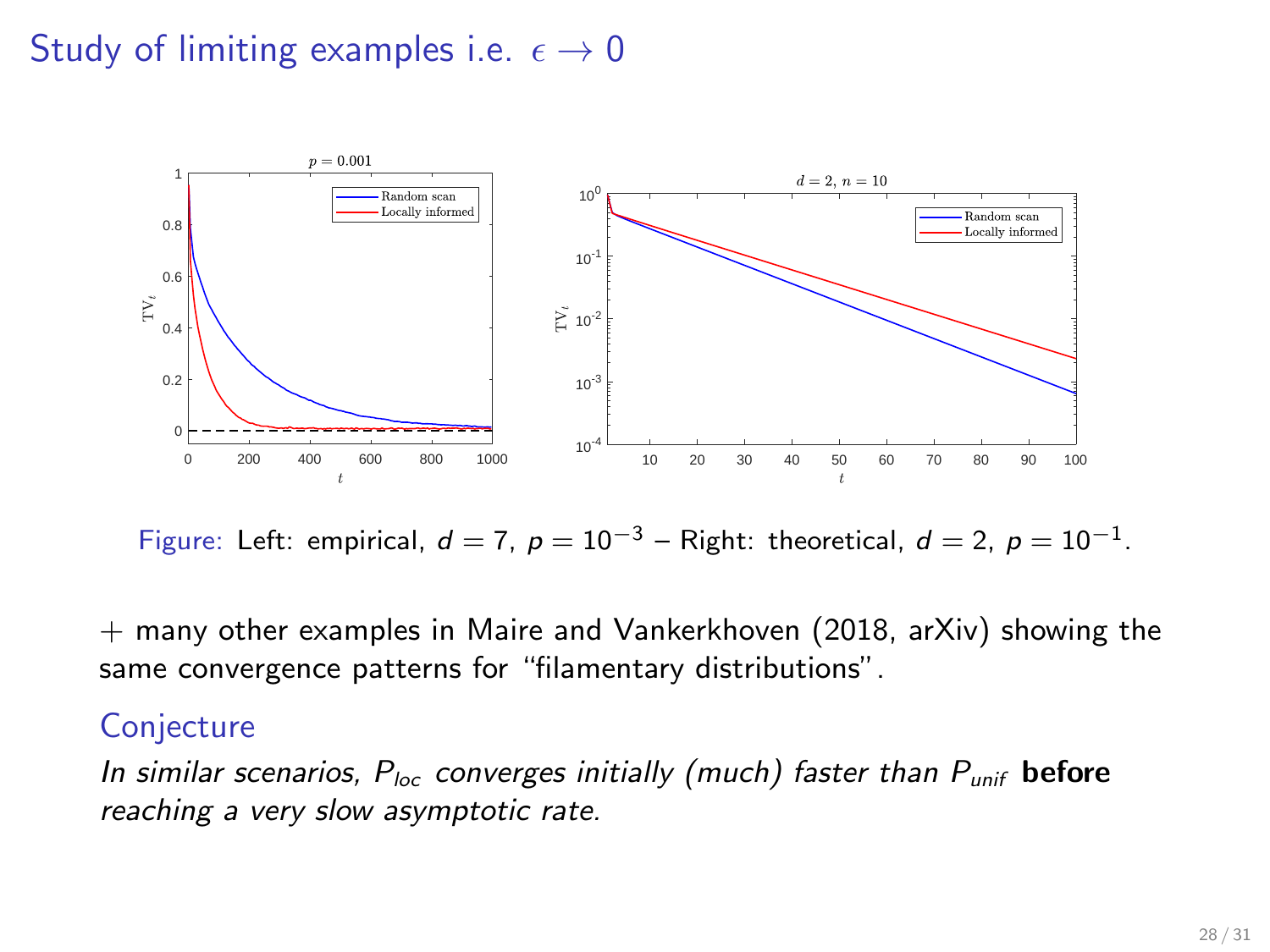## Metastable behaviour of  $P_{loc}$

If  $x \in \mathcal{F}$ ,  $P_{loc}(x, \bar{\mathcal{F}}) \ll 1$  and  $x \notin \mathcal{F}$ ,  $P_{loc}(x, \mathcal{F}) \ll 1$ .

Definition (Poincaré inequality)

P satisfies a Poincarré inequality with constant  $\kappa$  if:

 $\kappa \text{var}_{\pi}(f) \leq \mathcal{E}(f)$ .

#### Proposition (Schlichting and Slowik (2017))

For a  $ρ$ -metastable,  $π$ -reversible Markov chain on a discrete state space, with  $M = M_1, M_2$ , the optimal Poincarré constant is

$$
\kappa^* = \frac{\textnormal{cap}(\mathcal{M}_1,\mathcal{M}_2)}{\pi(A(\mathcal{M}_1))\pi(A(\mathcal{M}_2))}(1+\mathcal{O}(\rho))\,.
$$

#### **Corollary**

If X is discrete,  $\pi$ -reversible and  $\rho$ -metastable Markov chain, the Markov kernel P contracts  $L_2^0(\pi)$  such that:

$$
||P_k f||_2 \leq e^{-2k/\kappa} ||f||_2.
$$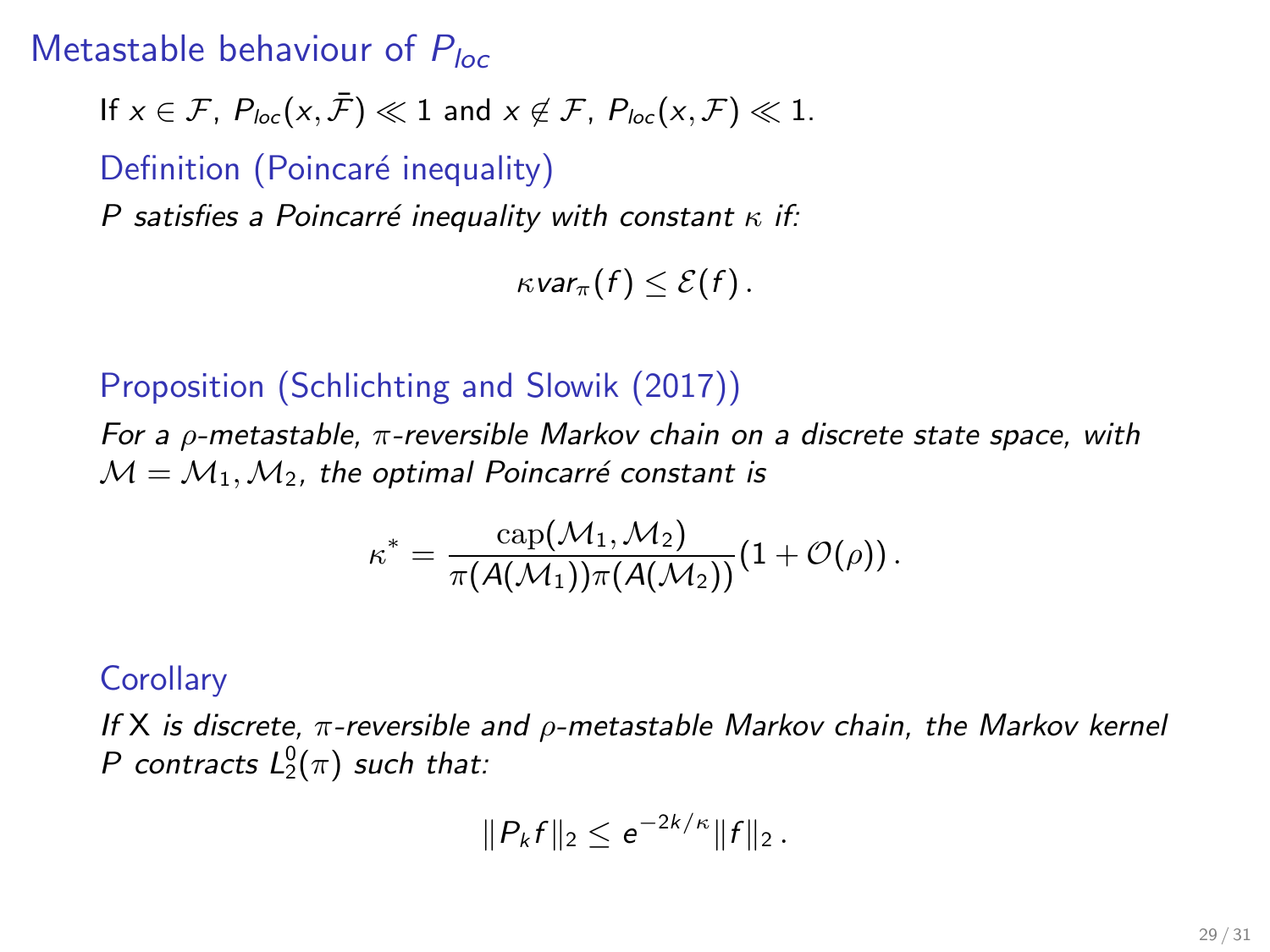### Continue to seek.

The current framework to analyse metastability is not adequate:

- $\triangleright$  it would tell us only how "bad" our locally informed chain is
- $\blacktriangleright$  most of the theory is concerned with discrete state space
- $\triangleright$  potential wells are supposed

 $\Rightarrow$  For locally informed MCMC, the metastability arises from the reversible dynamic of P and is not a by-product of a multimodale stationary distribution.

Research alternatives:

 $\triangleright$  Decompose the L1 distance, say supp $(\mu) = \mathcal{F}$ :

$$
\|\mu \bar{P}^k - \pi\| \leq \|\mu \bar{P}^k_{red} - \pi_{|\mathcal{F}}\| + \|\pi - \pi_{|\mathcal{F}}\| + \|\mu \bar{P}^k_{red} - \mu \bar{P}^k\|
$$

where  $\bar{P}^k_{red}$  is the reducible version of  $\bar{P}$ . This would lead to:

$$
\|\mu \bar{P}^k - \pi\| \leq C e^{-t/\tau} + 2\epsilon + \|\mu \bar{P}^k_{red} - \mu \bar{P}^k\|, \qquad \epsilon = \pi(\mathcal{F}).
$$

 $\triangleright$  bounding the last term from application of the Markov perturbation theory (Johndrow and Mattingly, 2018, Medina-Aguayo et al., 2018) under unif. ergodicity in V-norm of  $\bar{P}$  and drift cdt of  $\bar{P}$  (with same function  $V$ ):

$$
\|\mu \bar{P}_{\mathit{red}}^k - \mu \bar{P}^k\| \leq \frac{33C(L+1)\kappa}{1-\alpha}\log R/R
$$